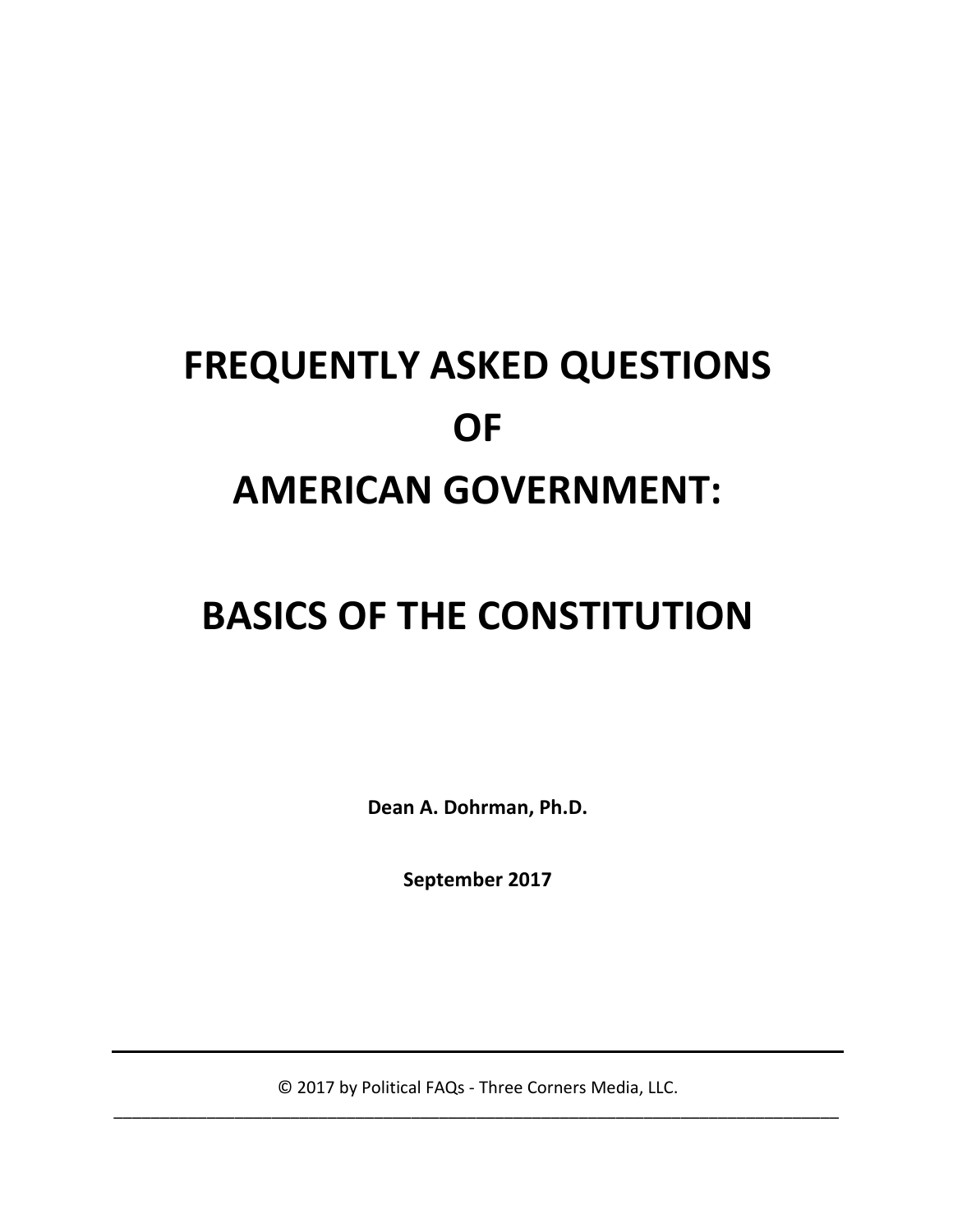### **Table of Contents**

| WHAT LED TO THE AMERICANS DECLARING INDEPENDENCE?  1             |  |
|------------------------------------------------------------------|--|
|                                                                  |  |
|                                                                  |  |
|                                                                  |  |
|                                                                  |  |
| BEYOND THE BILL OF RIGHTS, WHAT OTHER AMENDMENTS HAVE BEEN ADDED |  |
|                                                                  |  |
|                                                                  |  |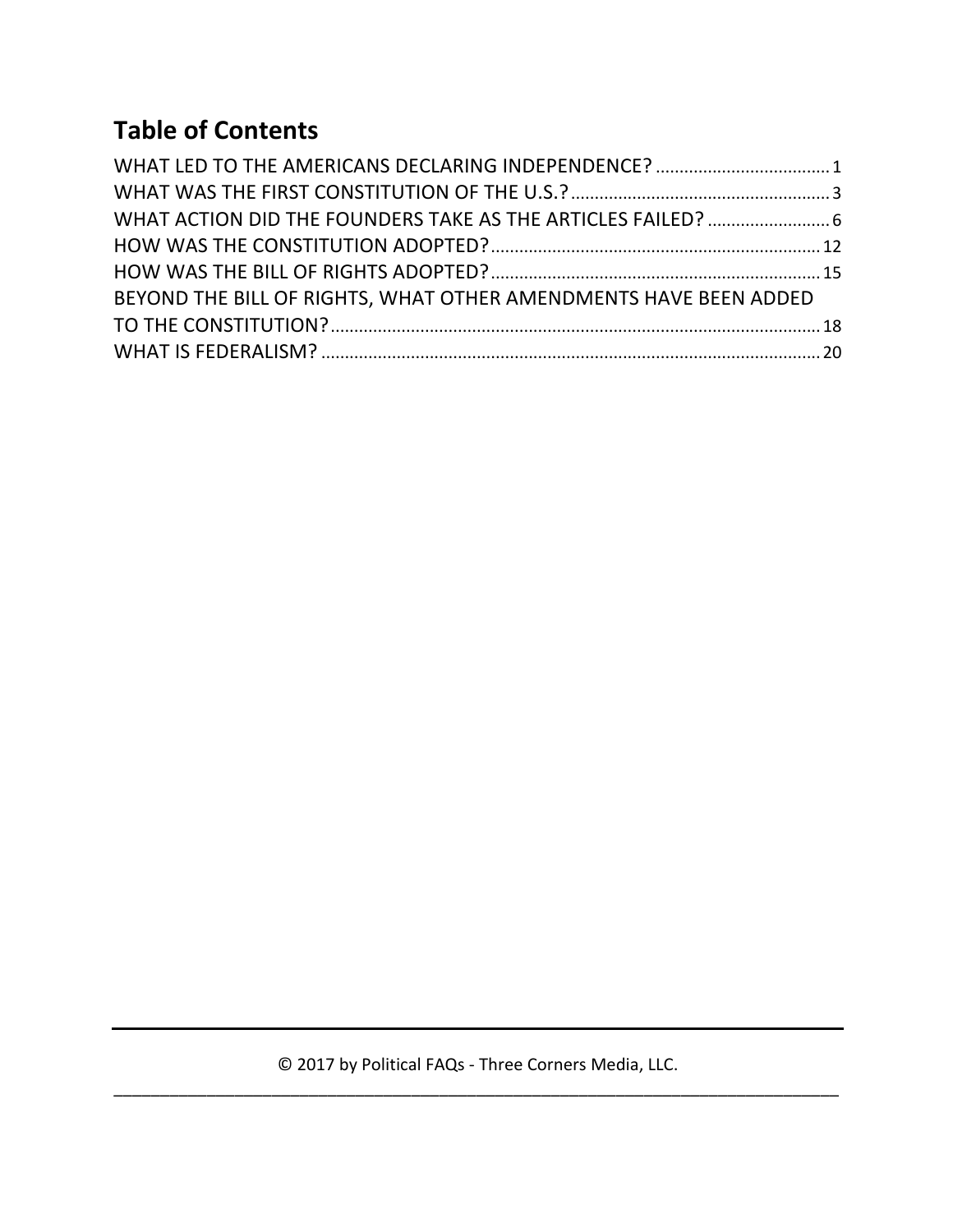#### **FAQ: WHAT LED TO THE AMERICANS DECLARING INDEPENDENCE?**

ANSWER: After an overwhelming victory by the British in North America, the London Parliament began to exert a new level of authority over the 13 colonies that would become the United States. The colonists of the time resisted to various measures for a decade before the Second Continental Congress declared independence and a new nation on July 4, 1776.

**DETAIL:** Following years of struggle with the French for supremacy in North America, the British proved victorious in 1763. This left the island empire with war bills to pay. So, after years of defending the colonies, Parliament sought to have the colonists pay some part of the war bill. In 1764 Parliament passed the Sugar Act to raise government revenue, and in 1765 they passed the Stamp Act. The colonies responded with the Stamp Act Congress. The Americans protested so vehemently that Parliament repealed the act the next year. Parliament regrouped in 1767 and passed the Townshend Acts: these acts threatened the Massachusetts legislature with disbandment. A short three years later (1770) Parliament repealed the Townshend Acts after the Boston Massacre. A British captain and eight soldiers were tried: all were acquitted except two soldiers found guilty of murder (their convictions were reduced to manslaughter through a legal loophole). The colonists were not pleased.

Events began to be extremely heated beginning in 1773 when Parliament passed the Tea Act to save the British East India Company from bankruptcy. The Massachusetts colonists responded with the Boston Tea Party, tossing the taxed commodity into the Boston Harbor. In 1774, Parliament passed what they called the Coercive Acts, which the colonists labeled the Intolerable Acts (Massachusetts Government Act, Impartial Administration of Justice Act, Quartering Act, and the Quebec Act): a direct punishment of Massachusetts. In response, the colonial leaders called the First Continental Congress, and tensions rose.

On April 19, 1775, colonists squared off against British regulars at Lexington, Massachusetts. The American militiamen fired "The shot heard 'round the world." Quickly, the Second Continental Congress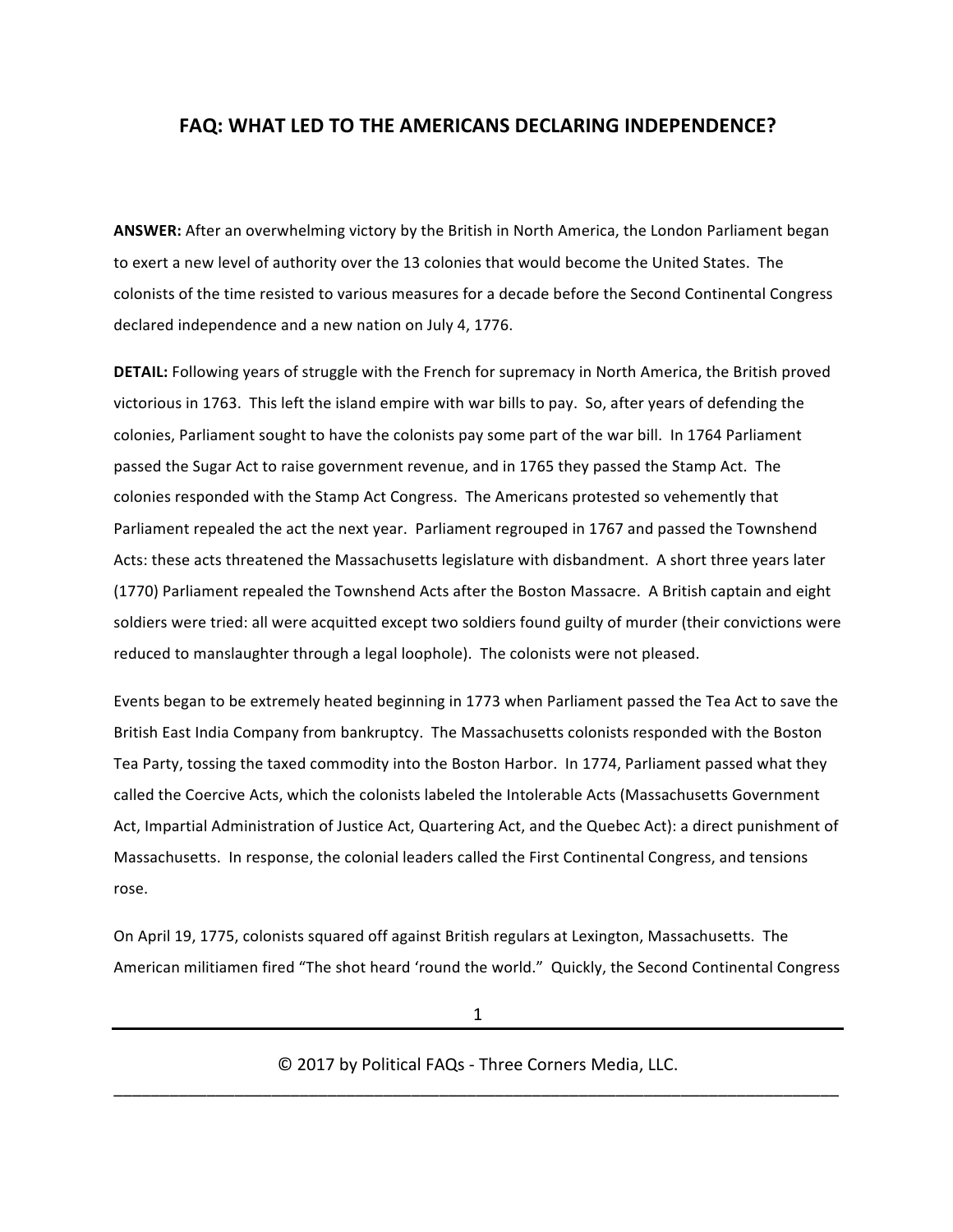convened and established the Continental Army with George Washington in command. Congress sent the Olive Branch Petition to King George III, but he refused to look at the document and declared the Americans in open rebellion. War followed.

In January 1776, the publication of *Common Sense* by Thomas Paine increased the clamor for colonial independence. Paine convinced many Americans that the time for independence from the Crown had arrived. Events began to move rapidly, and in July, Congress adopted the "Declaration of Independence."

#### **ADDITIONAL RESOURCES**

"American Revolution: Prelude to War" on TheHistoryPlace.com, http://www.historyplace.com/unitedstates/revolution/rev-prel.htm

"The American Revolution" on TheAmericanRevolution.org, http://theamericanrevolution.org/

"American Revolution" on History.com, http://www.history.com/topics/american-revolution

2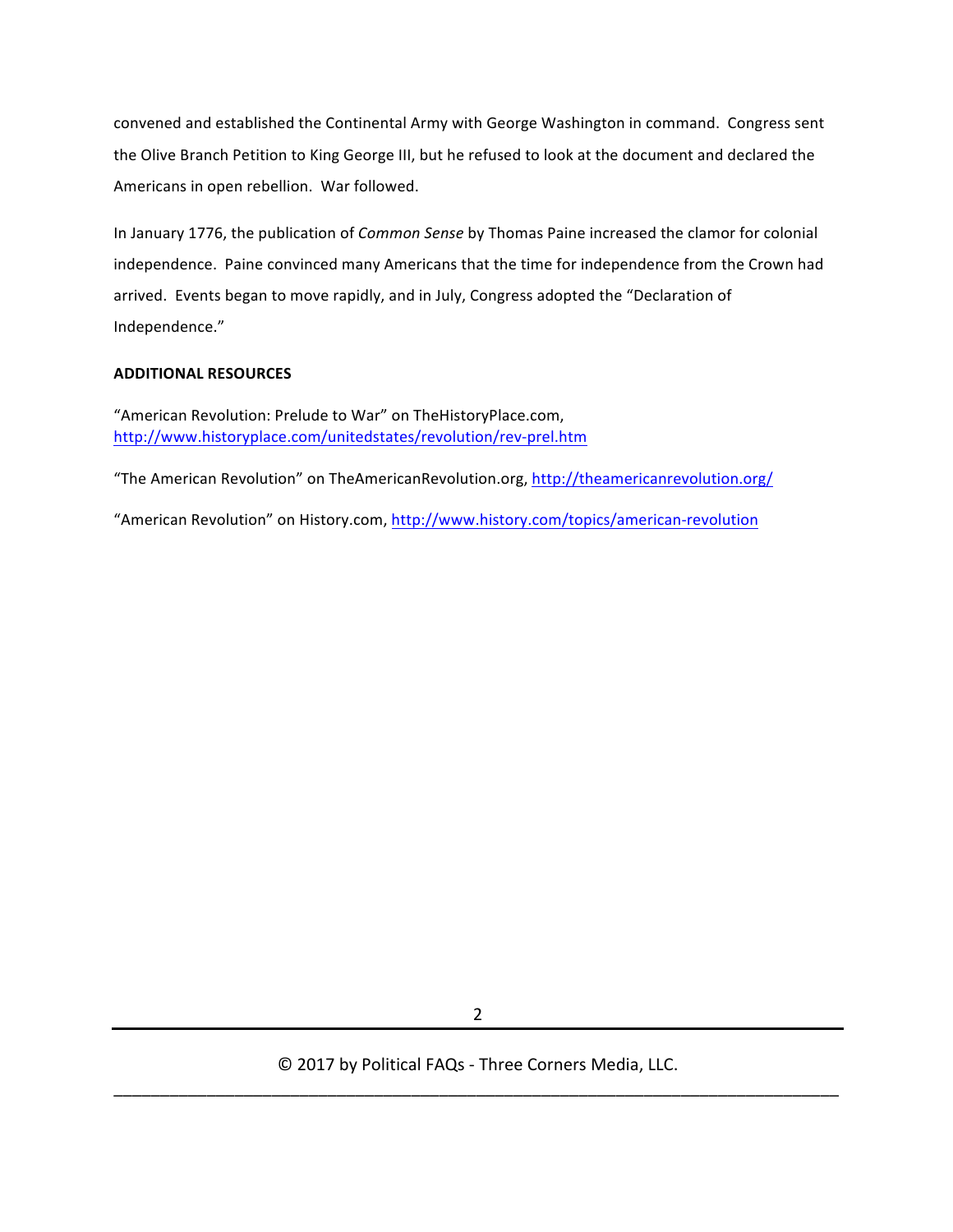#### **FAQ: WHAT WAS THE FIRST CONSTITUTION OF THE U.S.?**

ANSWER: The Second Continental Congress conducted the Revolutionary War, and also wrote a constitution known as the Articles of Confederation. This became the first constitution of the United State from 1781-89.

**DETAIL:** Beginning with the Mayflower Compact of 1620, Americans held a tendency to write down their rules of government. At the time of the Declaration of Independence, the idea of written rules, written constitutions, was well ingrained in the North Americans as the Revolution approached. As a result, independence from the king led to a flurry of state constitutions. Although these documents carried variations, some common themes also emerged. These included:

- Bills of rights
- Democratic representation, or republicanism
- Separate legislative, executive, and judicial branches with separate powers
- Legislative prevalence among the branches of government
- Constitutional law as foundational and of higher order than statutory law

The new states set forth the blueprints that would become the tenets of the new national government. Primarily, the legislature would be the dominant force, and the constitution would underlie all governmental action. These principles provided the blueprint for our first national constitution, the Articles of Confederation.

The Continental Congress authorized the drafting of a new constitution which Congress completed in November 1777. It contained an outline that established (or more rightly said, retained) Congress as the supreme entity in the new, but weak, national government. The Congress consisted of a unicameral (one house) body with equal representation of each state (that's right, state representation). It gave

3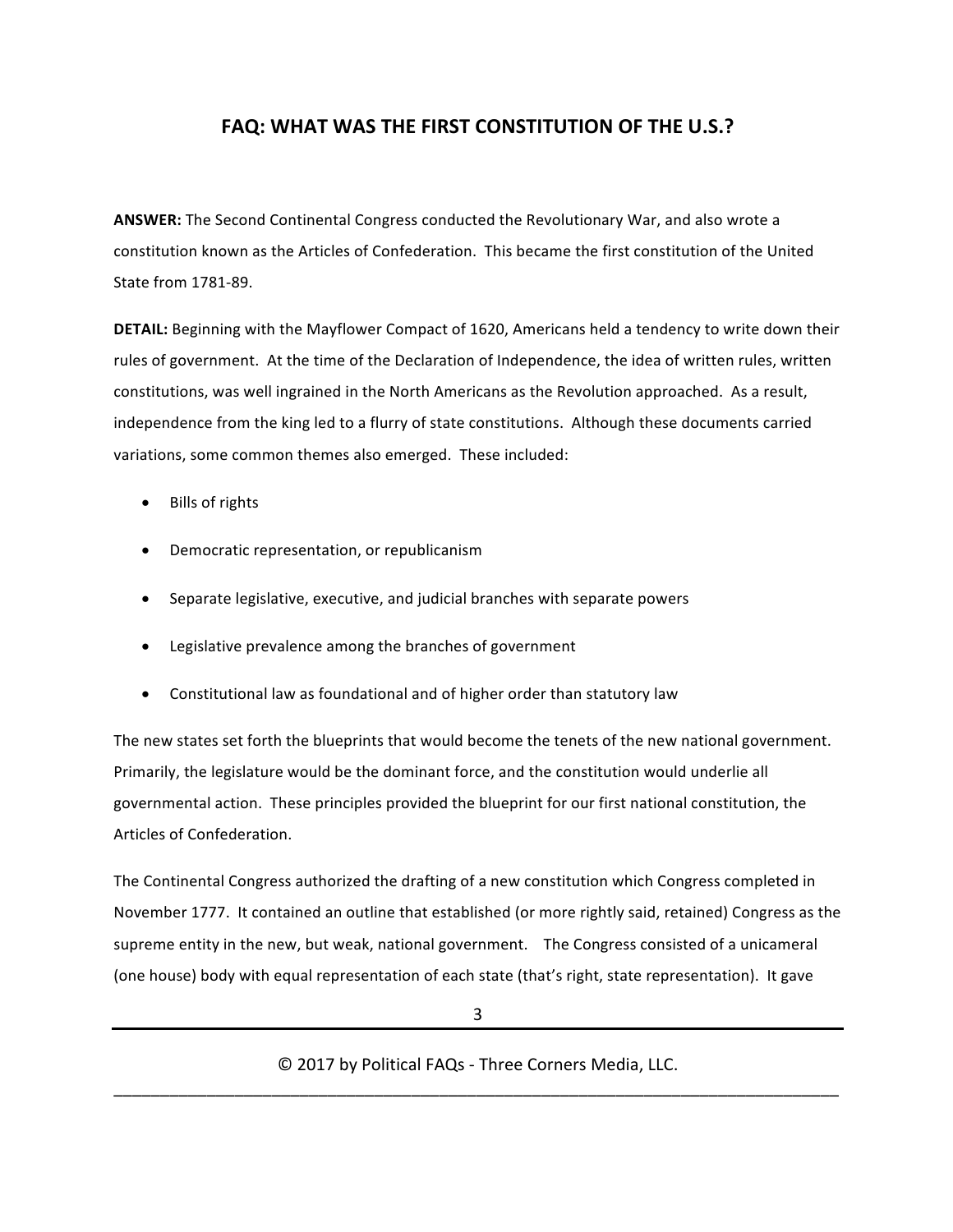Congress the power to declare war and make peace. It could negotiate treaties. However, most American Government textbooks will point out that the Confederation Congress lacked several important powers, such as:

- No direct authority to collect taxes
- Lack of full financial authority and control (states could still coin their own money)
- No ability to regulate commerce
- No strong executive authority (the Confederation Congress appointed one of their own as a president, one year term, to carry out business in their absence [believe it or not, Congress was originally a part-time legislature], therefore, the executive had little influence over the U.S. Government).

Ultimately, financial chaos led to the demise of the Articles. However, despite this significant problem, there were some important policies developed under the Articles.

Thomas Jefferson's Land Ordinance of 1784, which became the Northwest Ordinance of 1787, provided for the survey (Public Land Survey System) and sale of federal land (townships consisted of 36 square miles with a section of a single square mile set aside for the support of public schools). The Northwest Ordinance provided that new states north of the Ohio River would not have slavery (a measure rejected by the Confederation Congress in the Land Ordinance), they would be equal in status to original thirteen, and also set the process for statehood:

1. At first, a territory functioned with an appointed governor, secretary, and three judges.

- 2. The territory then elected a legislature.
- 3. Finally, the territory submitted a constitution to Congress for approval.

These aspects are outlined in most textbooks, but some other important features of the law are often overlooked. The ordinance provided a list of rights for citizens. The U.S. government would receive and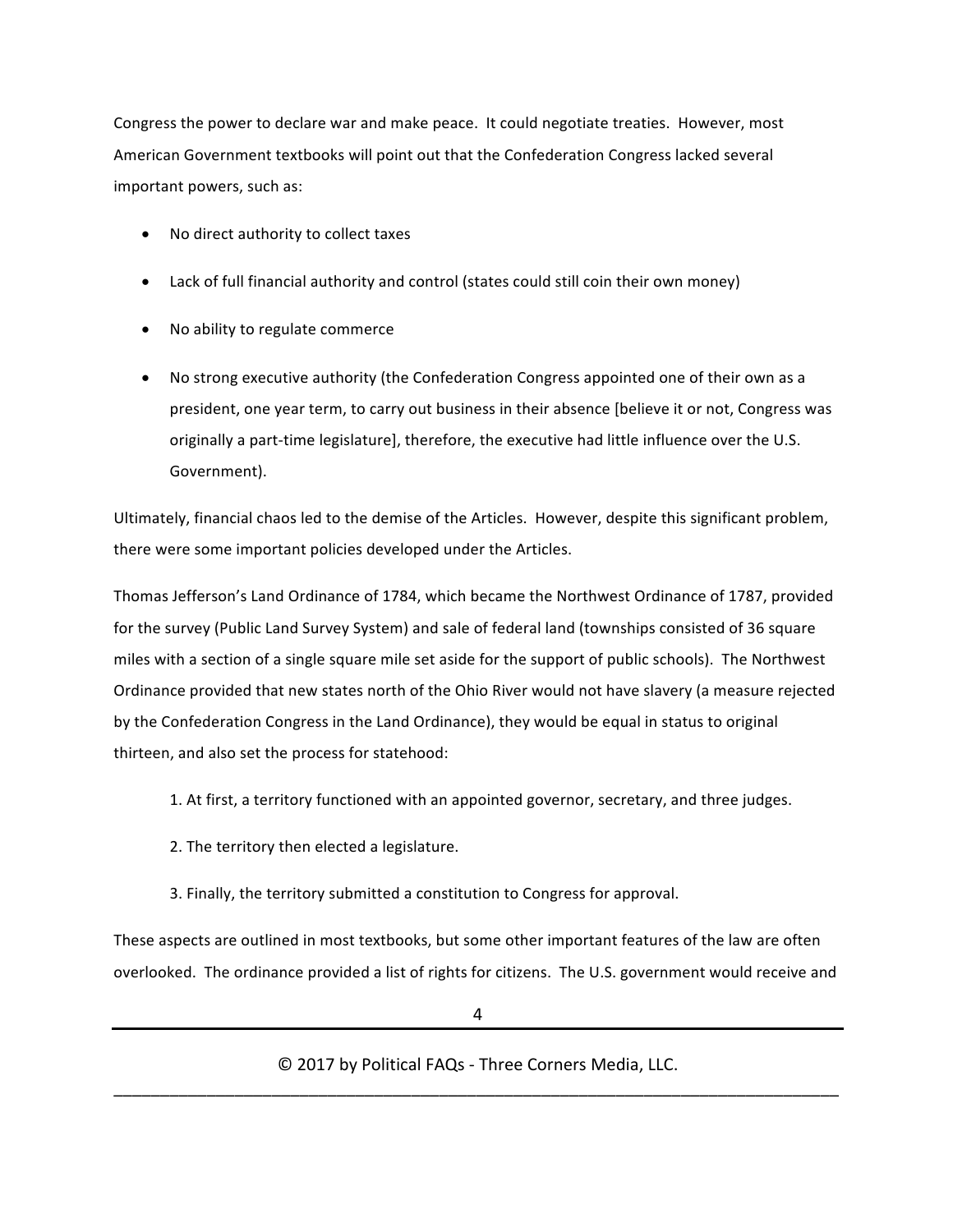sell land with full rights of ownership, known as fee simple ownership. It also instructed that relations with the native people would be amenable and take their rights into consideration.

Despite these positives, problems persisted and compounded, especially economic problems. Trade with Britain was disrupted: surpluses grew and prices fell. The Confederation Congress defaulted on Continental debt. The infant country found itself in crisis.

#### **ADDITIONAL RESOURCES**

The Articles of Confederation: https://www.ourdocuments.gov/doc.php?flash=true&doc=3&page=transcript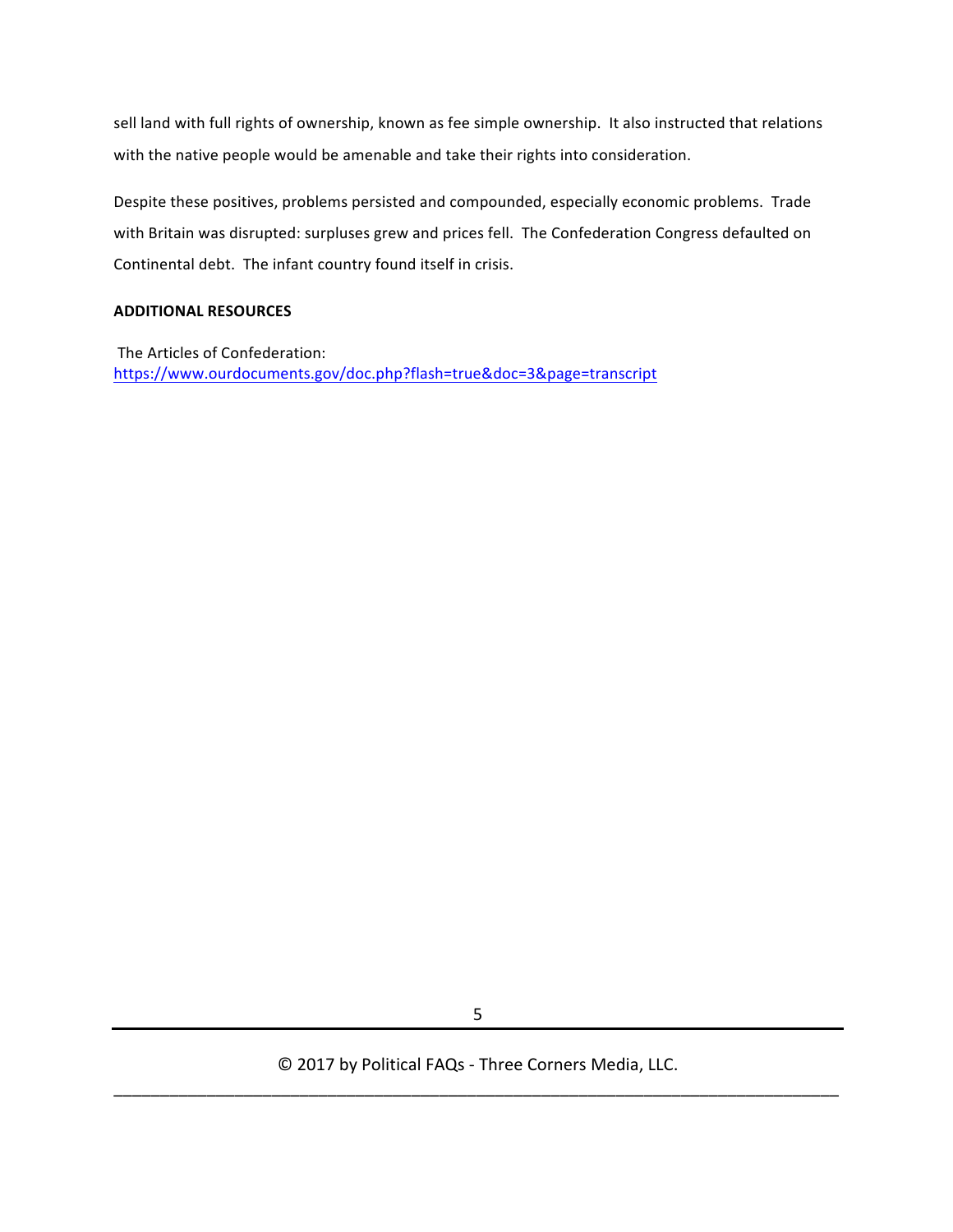#### **FAQ: WHAT ACTION DID THE FOUNDERS TAKE AS THE ARTICLES FAILED?**

**ANSWER:** The Philadelphia Convention during the summer of 1787 became the Constitutional Convention as the delegates decided that a major overhaul of the U.S. government was in order. They spent the summer ironing out details and their differences finally breaking in September with a new proposal for the consideration of the states.

**DETAIL:** The Founders faced a critical crisis with the failure of the Articles of Confederation. In 1786, the Annapolis Convention, called to discuss deficiencies of the Articles of Confederation, fell short of full attendance from the states. The delegates from five states recommended that Congress call another meeting in 1787 to amend the Articles, and this time delegates from nearly all states, Rhode Island proved to be the exception, attended with external motivation.

Revolutionary War veterans had become irritated with the economic upheaval. Most uprisings were squelched rather quickly, but Daniel Shays and followers in Massachusetts persisted. They wanted tax relief, a moratorium on debt collection, and an end to imprisonment for debt. Beginning in August 1786, the rebellion became serious in January 1787 when Shays' followers moved on Springfield and Boston. The Massachusetts militia defeated the rebels, but they sent a fright through many political leaders: George Washington even returned to public life as a delegate for Virginia.

Immediately, the delegates went to work choosing Washington as the convention's president and proposing two plans:

Virginia Plan: introduced by Edmund Randolph and James Madison this plan provided for a bicameral legislature (both houses based on population), and separate executive, legislative, and judicial branches.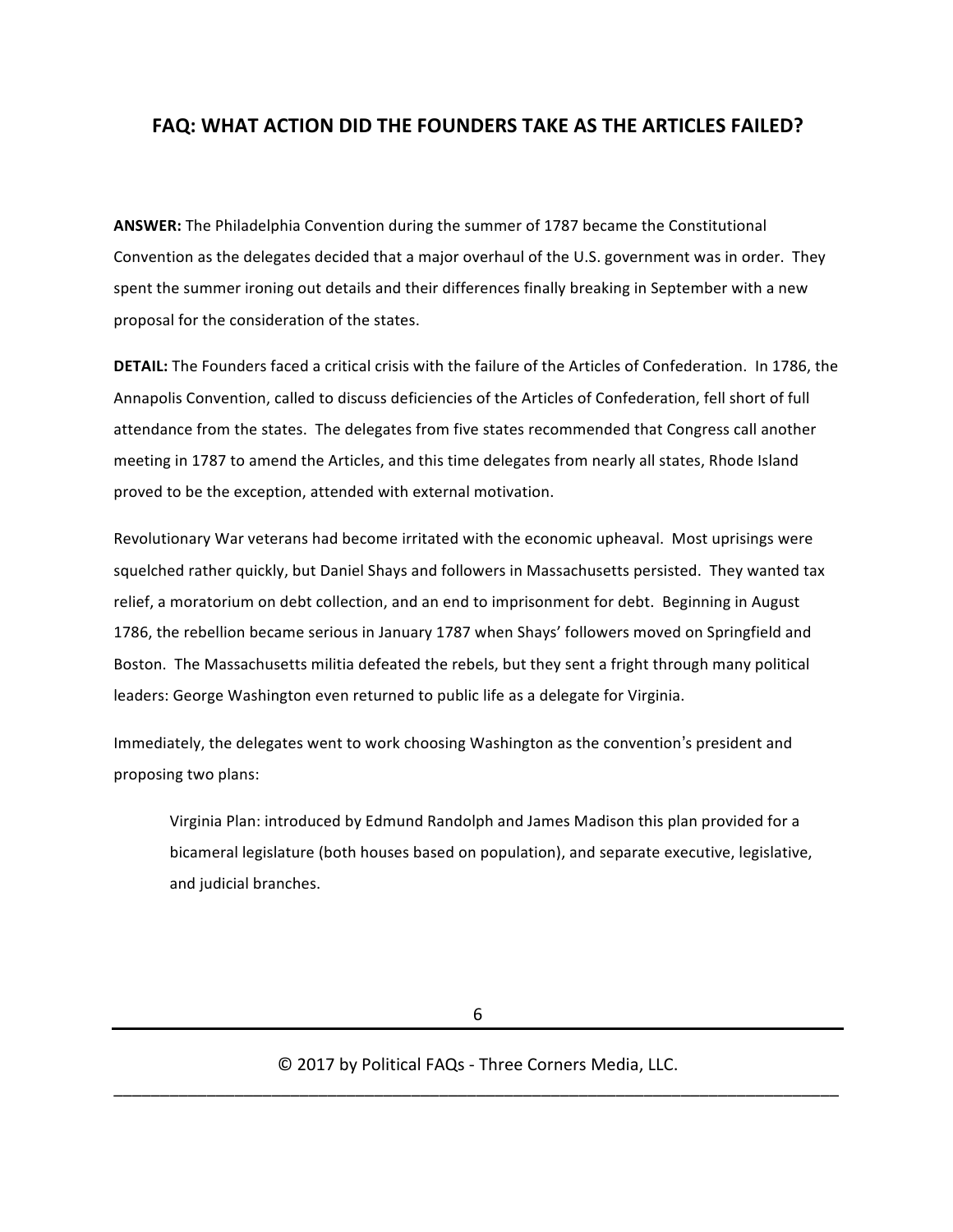New Jersey Plan: William Paterson introduced a revision of the Articles. It provided for equal representation of the states in a unicameral legislature and expanded the powers of Congress to regulate commerce, levy certain taxes, and name an executive and a supreme court.

The delegates argued for many weeks. Finally, the Connecticut (or Great) Compromise brought a resolution. It proposed a bicameral legislature (one house of equal representation, the other by population), three branches, and expanded Congressional powers to include authority to levy taxes, coin money, regulate commerce, and maintain the national defense.

Other compromises were also made: The Three-fifths Compromise for purposes of representation (slaves would be counted as 3/5s a person for determining the number of representatives a state had in Congress). Also, debate as to whether the president would be elected or chosen by Congress: eventually the Framers developed the Electoral College where states chose electors to select an executive. Originally, the candidate with the most electoral votes won the presidency, and the runnerup won the vice-presidency (this would be changed with the  $12^{\text{th}}$  Amendment, today the two run as a team).

This compromise established the three branches of the federal government with a separation of powers and checks and balances of powers as one branch is limited by the powers of others (e.g., Congress passes laws, president signs or vetoes, the veto can be overridden, Senate approves presidential appointments, the Supreme Court determines constitutionality of laws passed by Congress.) This system has proven enduring and has been instrumental in preserving limited government in the U.S.

The Founders placed governmental authority on the "consent of the governed" not full democracy. Many were students of antiquity and very familiar with the problems of direct democracy as described by Aristotle. In their quest for "a more perfect union," they blended the consent of the governed with limited participation to overcome the indiscretions of direct democracy that could turn into mob rule and violations of basic rights.

The Constitution provides for limited government incorporated through the separation of powers and a checks and balances system. Congress, the president, and the judicial branch all have specific functions

7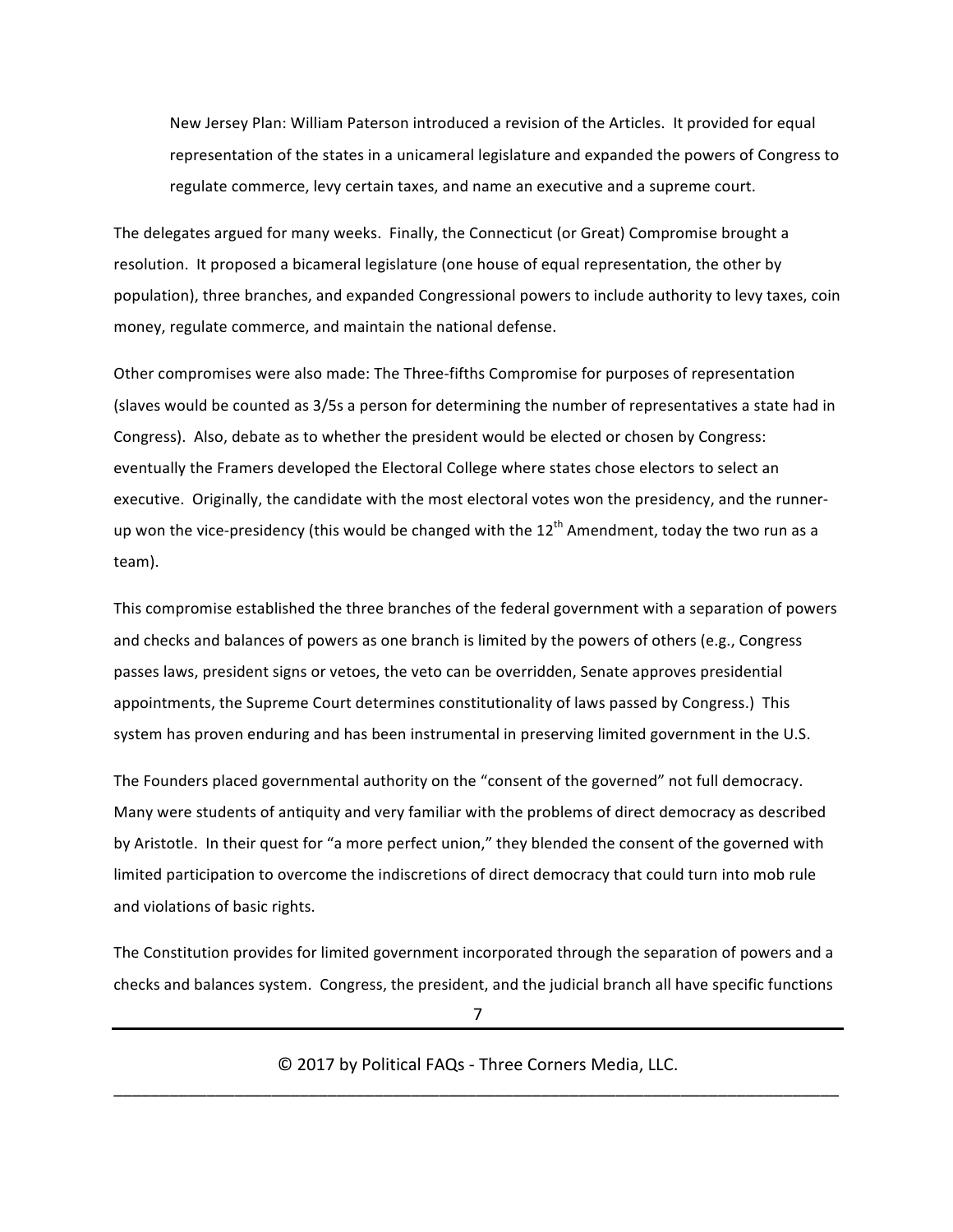and/or powers that maintain the balance of power and force compromise thereby limiting the scope of government. Just imagine the strength of the president if he had no check from Congress. Likewise, what if Congress had no review of constitutionality from the Supreme Court? Also, often overlooked is the fact that the states are also a part of this system.

The states are guaranteed powers in Article V which allow them to call a convention to propose amendments. The states must approve amendments. The states were originally represented in the federal government with the state legislature appointments of senators. In the original Constitution gave a few specified, enumerated powers, to the federal government, and most powers remained with the states. Many of these states powers have eroded over time, but the notion of three branches and spreading power between them has persisted. A summary of the powers of the three branches, and other stipulations, are contained in seven articles of the Constitution as outlined below (these are summaries of the most important features, not an exhaustive list):

ARTICLE I: THE LEGISLATURE - Establishes qualifications, powers, and limitations

- Representatives to be 25 years old, seven years a citizens, and live in state representing; two year term
- Senators to be 30 years old, nine years a citizen, and live in state; six year term
- Revenue bills must begin in the House of Representatives
- Section 8 (enumerated powers)
	- o Lay and collect taxes
	- o Borrow money
	- $\circ$  Regulate international and interstate trade, and trade with the Indian tribes
	- $\circ$  Establish rule for naturalization and bankruptcy
	- $\circ$  Coin money, regulate its value
	- $\circ$  Establish weights and measures
	- o Provide laws against counterfeiting
	- $\circ$  Provide post office and postal roads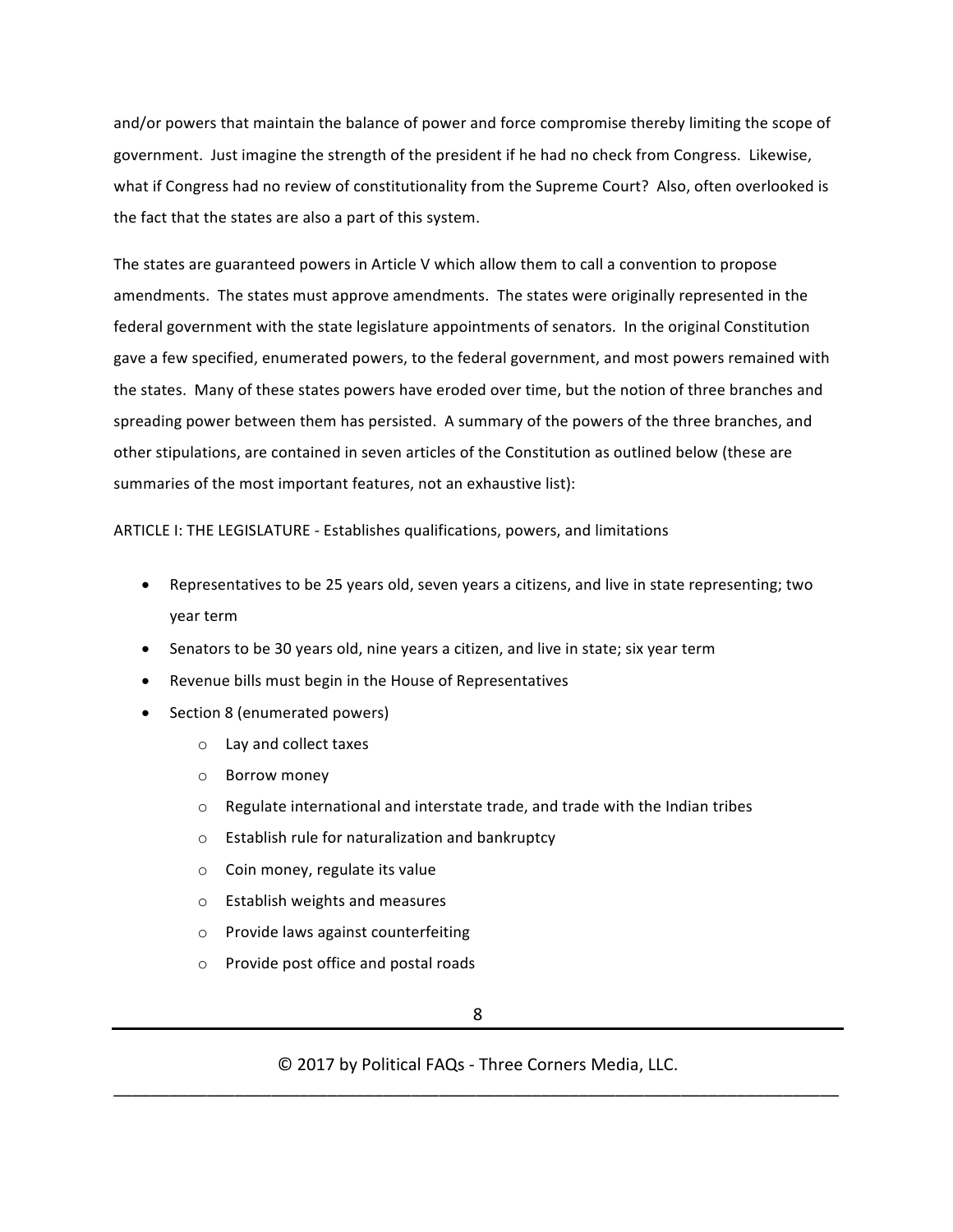- $\circ$  Provide patents and copyrights
- o Establish courts inferior to the Supreme Court (Judiciary Act of 1795)
- $\circ$  Establish maritime law
- $\circ$  Declare war
- $\circ$  Maintain the army (may not appropriate for more than two years at a time)
- $\circ$  Maintain the navy
- $\circ$  Regulate military forces
- $\circ$  Call up and maintain the militia to enforce laws, preserve peace, and repel invasion
- $\circ$  To legislate for the District of Columbia, and operate and maintain other federal property
- $\circ$  "To make all laws which are necessary and proper for carrying into Execution the foregoing Powers and all other Powers vested by this Constitution in the Government of the United States, or any Department or Officer thereof."
- Prohibited Powers of Congress (Section 9)
	- o No suspension of Habeas Corpus unless in time of rebellion or invasion
	- $\circ$  No bills of attainder (punishment by Congress) or ex post facto laws (after the fact)
	- $\circ$  No direct taxes (changed by  $16^{th}$  Amendment)
	- o No taxes on state exports
	- $\circ$  No preference to ports of one state over another, no taxes on ships from other states
	- $\circ$  No money spent that Is not appropriated and publicly disclosed
	- $\circ$  No titles of nobility
- Prohibited powers of the states (Section 10)
	- $\circ$  No foreign treaties
	- $\circ$  No declarations war
	- $\circ$  No coinage of money
	- $\circ$  No ex post facto laws (after the fact)
	- $\circ$  No titles of nobility
	- $\circ$  No taxes on interstate commerce other than inspection

9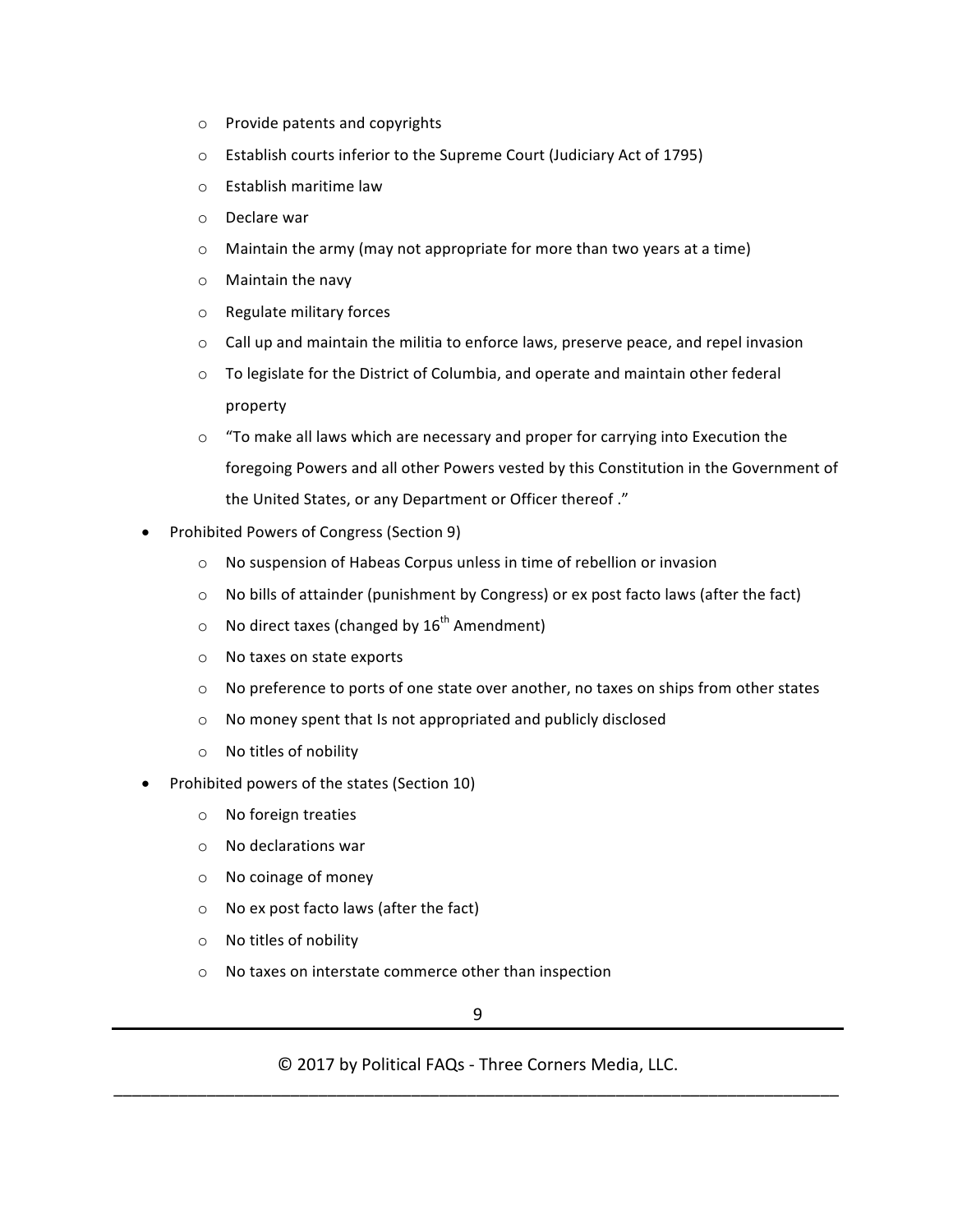$\circ$  Cannot maintain a standing army or navy

#### ARTICLE II: THE EXECUTIVE – Establishes qualifications, powers, and duties

- A natural born citizen, at least 35 years old, residing in the U.S. at least 14 years, four year term
- Establishes the Electoral College
- President acts as chief executive and commander-in-chief of the armed forces
- President will enforce the laws of the U.S.
- President may grant pardons
- President may make treaties (with consent of the Senate)
- President may make appointments (with advice and consent of the Senate)
- $\bullet$  Presidential oath is included
- Vice President will serve as President of the Senate

#### ARTICLE III: JUDICIARY

- Establishes the Supreme Court,
- Allows for inferior courts (Judiciary Act of 1795)
- Right to trial by jury guaranteed
- Some argue the language implies judicial review

ARTICLE IV: FULL FAITH AND CREDIT – Citizens of one state have all rights and privileges in other states

ARTICLE V: AMENDMENT PROCESS - Describes the methods of amending the Constitution

Amendments may be:

- 1. proposed by 2/3s of both Houses, or
- 2. national convention requested by 2/3s of state legislatures, and
- 3. amendments must be ratified by 3/4s of states legislatures,
- 4. or 3/4s of state conventions (conventions have been used only once with the repeal of Prohibition)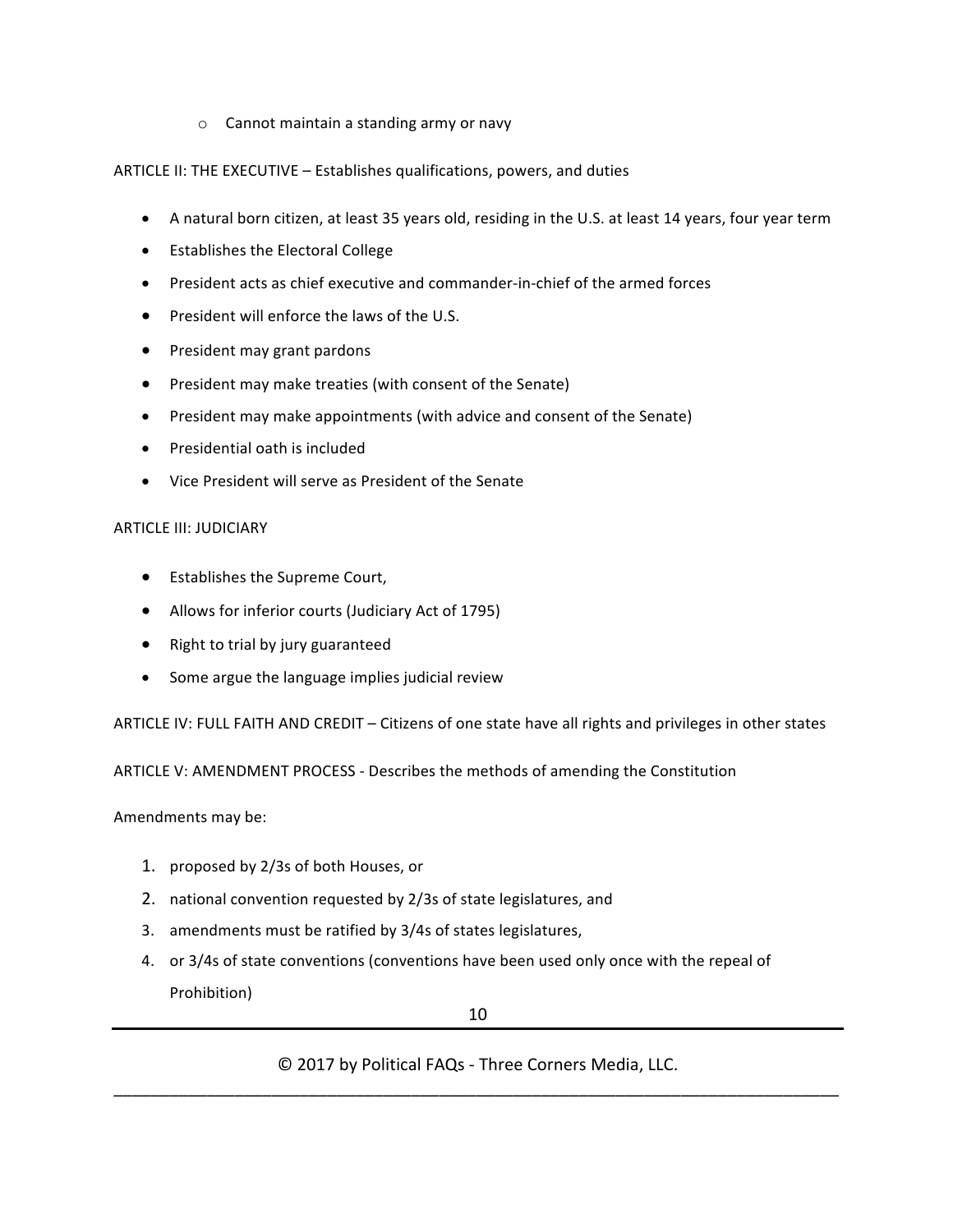ARTICLE VI: SUPREMACY CLAUSE - Laws in conflict with state statutes and treaties of the U.S. are superior to those of the states.

ARTICLE VII: RATIFICATION - Nine states required to ratify the Constitution and for it to become functional. (For dates of ratification, see p. 17.)

Finally, the institution of slavery was mostly avoided as the Southern states would not have signed on if the Northerners had banned slavery. In 1807, Congress made a slight move designating 1808 as the year to end slave trading in the District of Columbia. However, at this point in time, the South had a selfsustaining slave population caught in perpetual servitude from generation to generation. In the end, the conflict was left for another day, and as we know, that day of resolution proved to be the bloody Civil War.

#### **ADDITIONAL RESOURCES**

To search the Constitution, visit the Legal Information Institute of Cornell University website at: http://www.law.cornell.edu/constitution/constitution.overview.html

For another search, try: https://www.usconstitution.net/xconst\_A1Sec2.html

11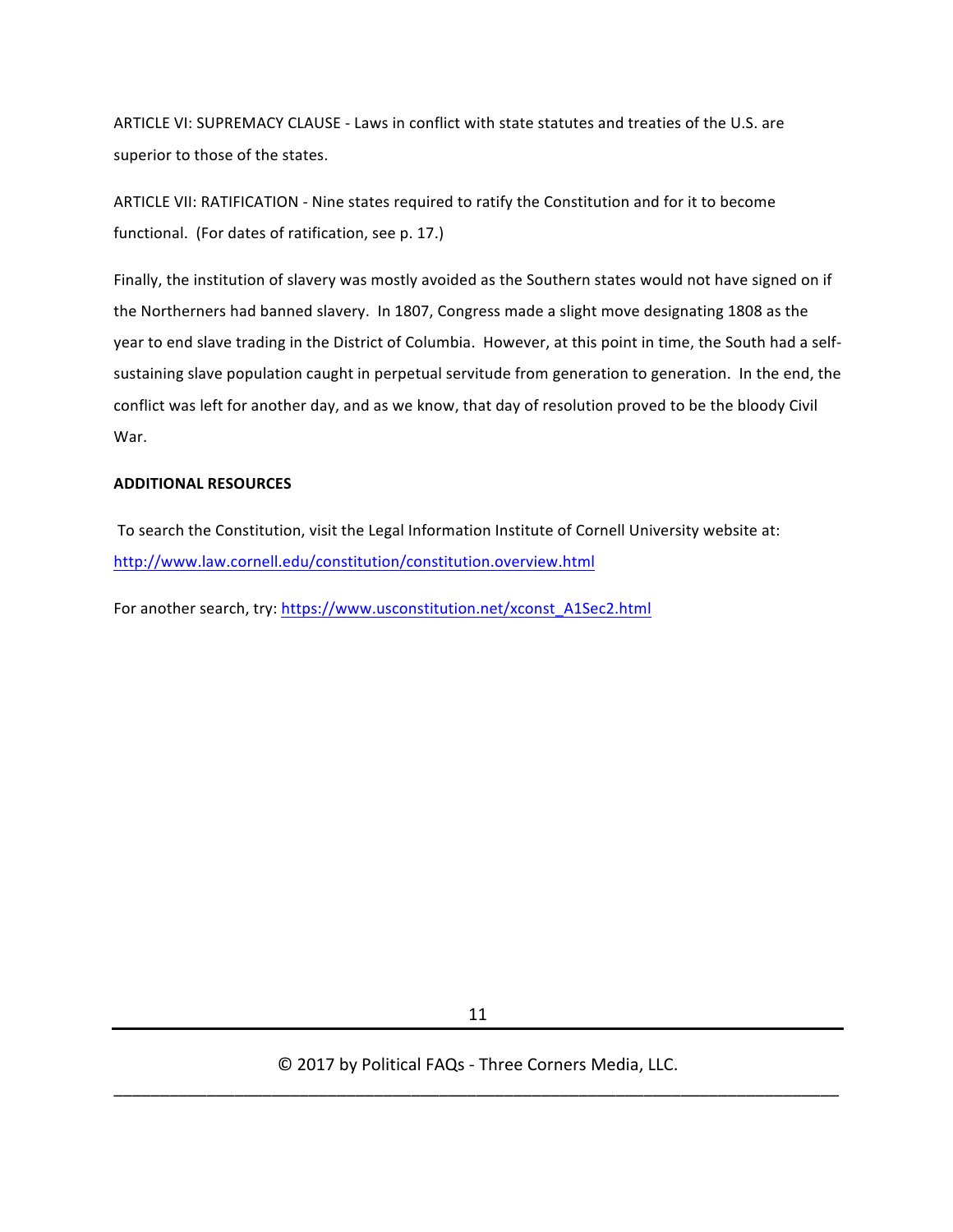#### **FAQ: HOW WAS THE CONSTITUTION ADOPTED?**

**ANSWER:** The proposal of a new constitution moved quickly through the states for ratification and the new government came into being in 1789.

**DETAIL:** Article VII of the Constitution called for state conventions to adopt the form of government. It also specified that the affirmation of nine states would signify the adoption of the Constitution.

George Mason and Edmund Randolph left Philadelphia without signing the constitutional proposal. Randolph cited a lack of a bill of rights and protection for the individual. Patrick Henry would raise concerns about the phrase "We the people," and continued to favor "We the states," as originally penned, but later changed by Governor Morris.

The opposition coalesced into the Anti-Federalists while the proponents became the Federalists (yes, labeling was important even in 1787-8). Being suspicious of increased centralized authority, the Antifederalists quickly penned their concerns. The Pennsylvania Packet and Letters from the Federal Farmers (both groups tried to grab the title federalist, but the constitutional proponents won the day) warned that a small, powerful elite would control a central mechanism and threaten the freedom so recently won from British rule. Writing as *Brutus*, George Mason and Richard Henry Lee warned that liberty could easily slip away.

On June 21, 1788, New Hampshire became the ninth state to ratify the Constitution, but the reality of the nation without Virginia and New York seemed bleak to put it mildly. The debate also caused the constitutional supporters to pen their thoughts. The *Federalist Papers* published under the name *Publius* (Alexander Hamilton, James Madison, and John Jay), laid out the positive argument for the Constitution. Virginia and New York soon followed suit with the other nine states (see ratification list below) with a call similar to that of Massachusetts to add a bill of rights. As a guiding light into the Founders thoughts and intentions, these writings are still considered by many to be the most significant American political writings ever published. These 85 editorials, later compiled into a book and became the "Bible" to defend the new constitution. In many American Government textbooks and courses, two

12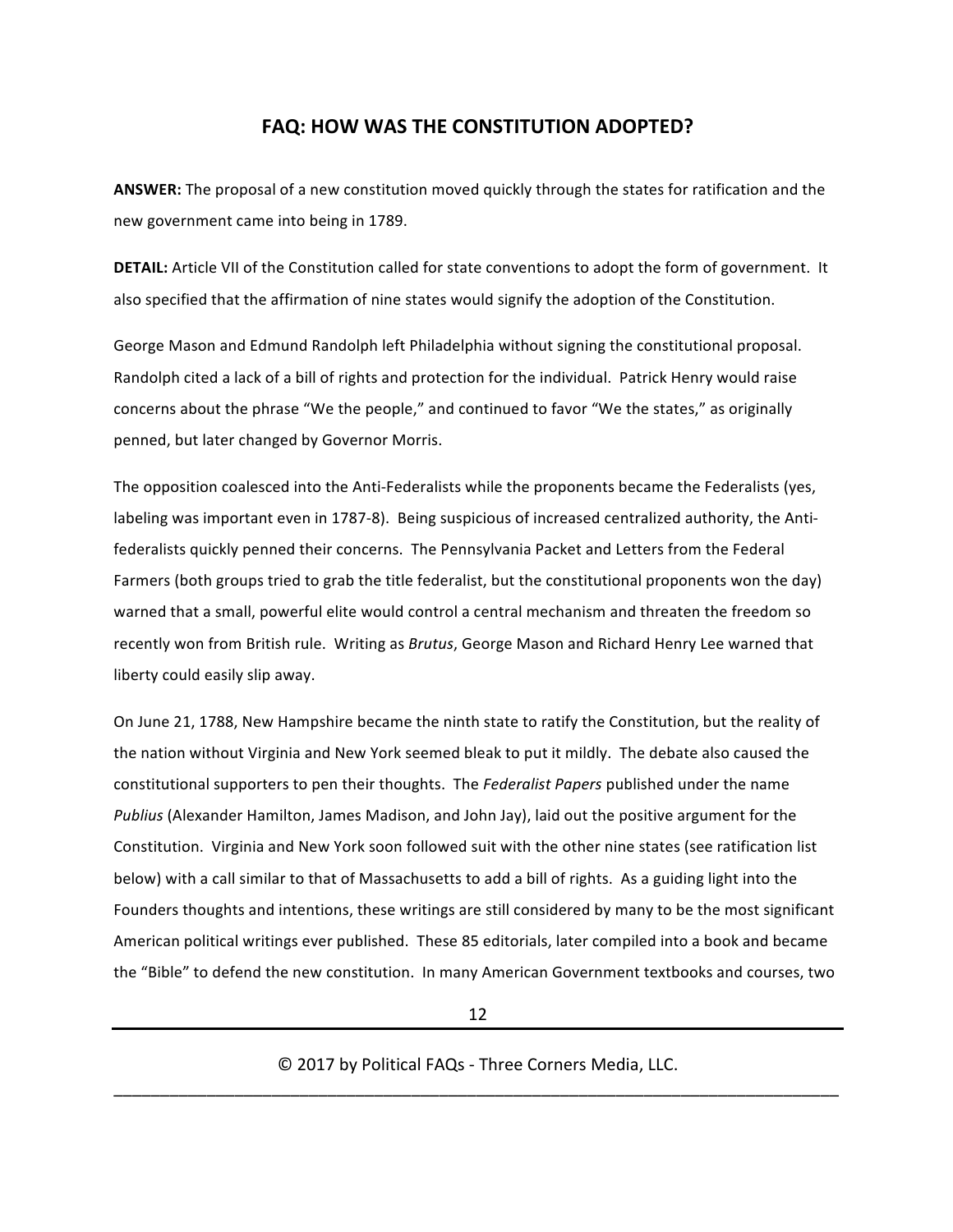are almost always emphasized. Federalist No. 10 and Federalist No. 51, both by Madison, are included here for a quick summary. However, there is no substitute for reading the full essays!

Madison wrote *Federalist No. 10* to argue the advantages of a large republic. Madison asserted factions ruined the Articles of Confederation, but the new constitutional arrangement would solve this problem. The unity of a large geographic area, Madison argued, allowed people to make decisions, to agree and disagree, but yet no one "faction" could take full control of government. People could have their debates and disagreements, but no one faction could grab full control of all the ruling mechanisms. Unlike the Frenchman Montesquieu, Madison believed that a large republic should be preferable to a small republic because a large republic with several states would thwart efforts of a small group to gain power.

*Federalist No.* 51, also written by Madison, gave the rationale for developing the system of checks and balances as well as the separation of powers to retain self-government. Here he penned his famous lines asserting that if men were angels we would have no need for government. Similarly, if angels ruled men, we would not need government, but neither is the situation of the world. We must allow governance, because men are not angels, and we need to have checks on government, because angels do not rule.

Arguing that ambition can frustrate ambition, Madison asserted that the multiple divisions of power in the U.S. act to preserve the liberty of the people. In the large republic of the U.S., the people are first protected by having power divided between two governments: the federal and their states. Then the multiple branches of the legislature (which is divided), executive, and judiciary at the two levels divide power and again frustrate would be ruling factions. The legislative branch is the most powerful, and as a result should be divided itself with separate procedures to ensure that abuse is frustrated. The two governmental entities, as well as the separation of powers within the branches, will preserve liberty.

The Federalists had the early momentum, and ratification came rather quickly until Massachusetts. There the Anti-Federalist opposition gained enough ground that the ratifying convention approved the governmental changes, but also requested a bill of rights. This would prove to be the primary

13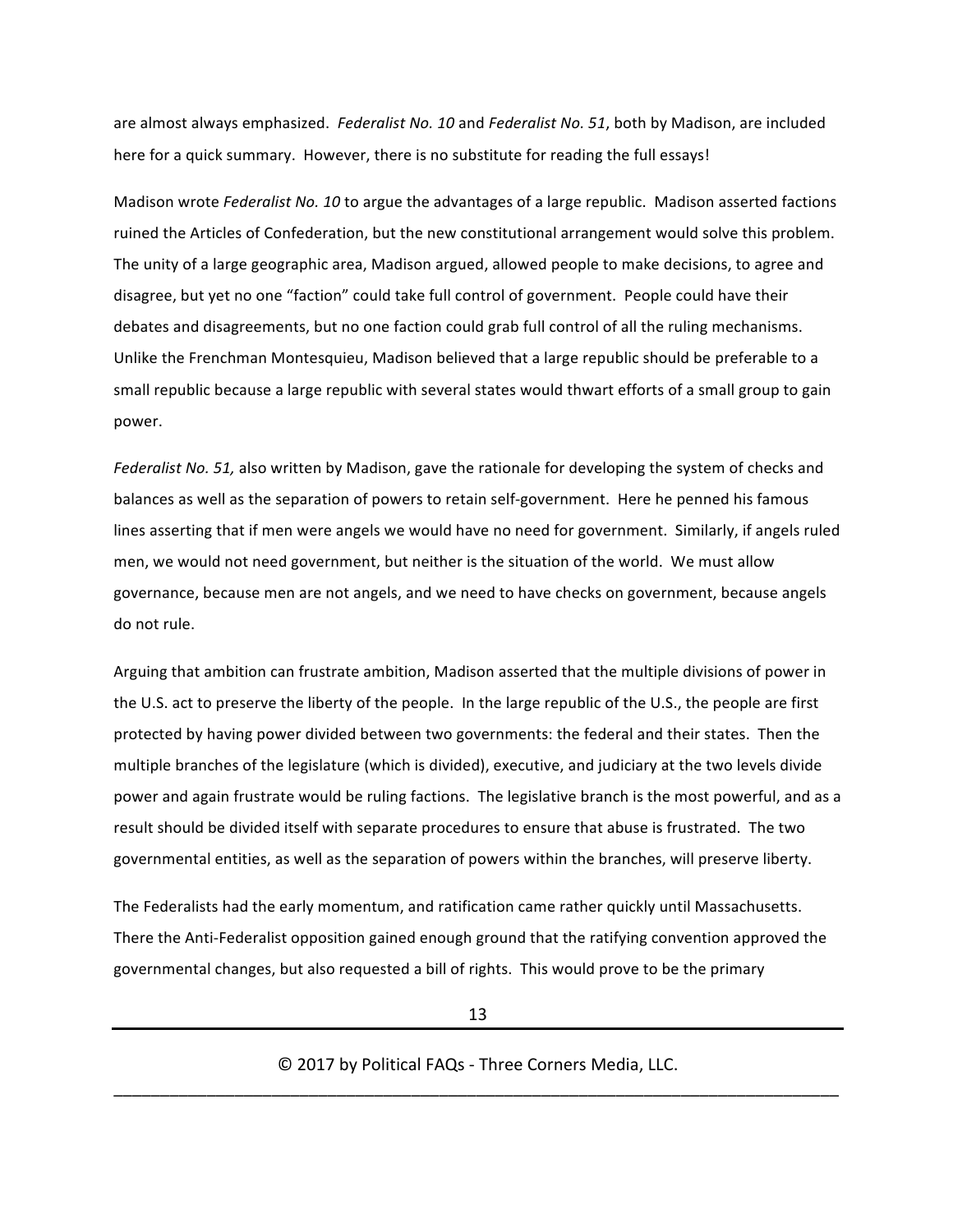contribution of the Anti-Federalists, and the first ten amendments, proposed by the First Congress, provided the protection of personal liberty Mason sought.

#### **CONSTITUTION RATIFICATION CHRONOLOGY**

Delaware 12/1/1787

Pennsylvania 12/12/1787

New Jersey 12/18/1787

Georgia 1/2/1788

Connecticut 12/9/1788

Massachusetts 2/6/1788

Maryland 4/28/1788

S. Carolina 5/23/1788

New Hampshire 6/21/1788

Virginia 6/25/1788

New York 7/26/1788

N. Carolina 7/11/21/1789

Rhode Island 5/29/1790

#### **ADDITIONAL RESOURCES**

Comparison of the Articles of Confederation to the Constitution: https://www.usconstitution.net/constconart.html

Federalist Papers at: http://avalon.law.yale.edu/subject\_menus/fed.asp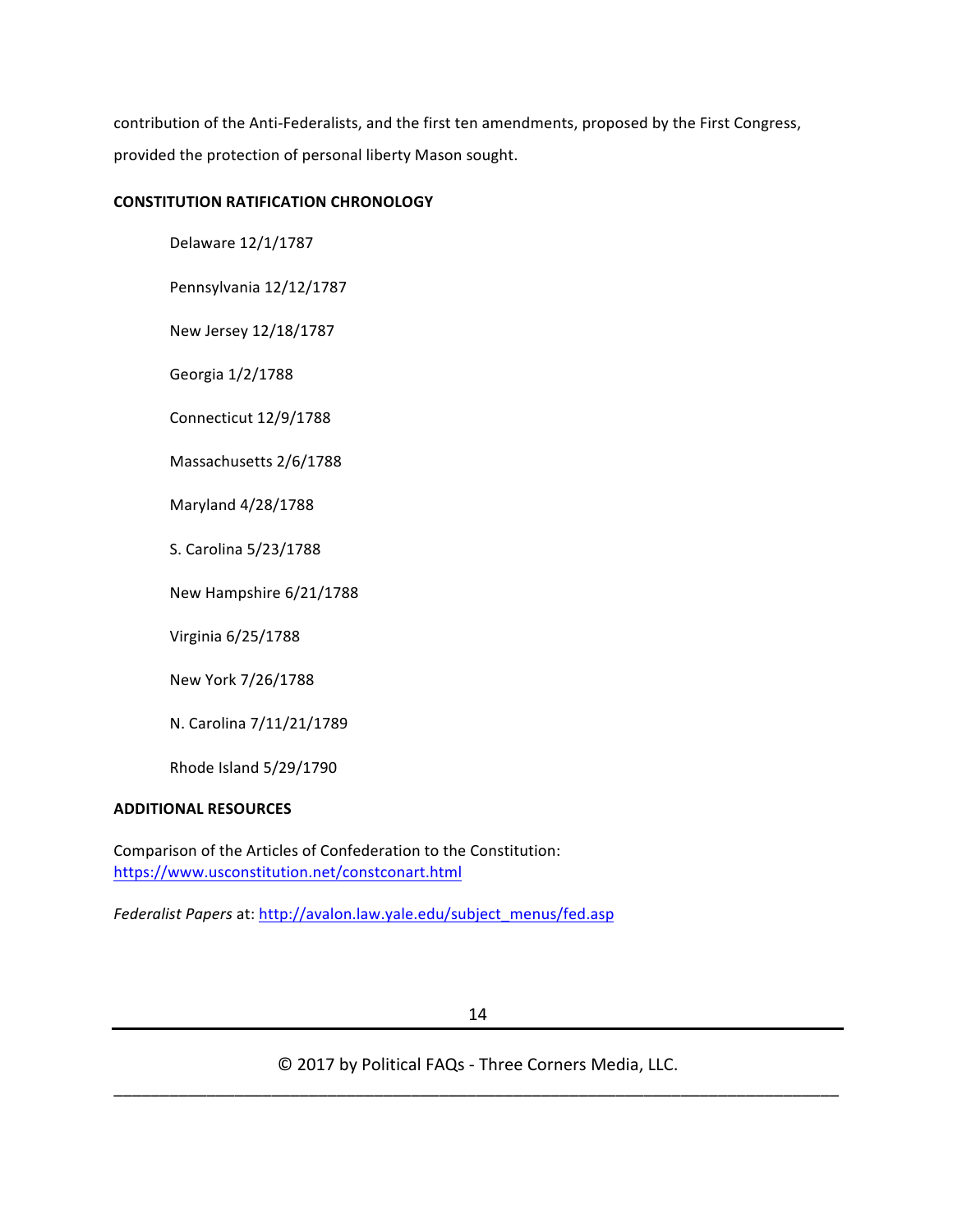#### **FAQ: HOW WAS THE BILL OF RIGHTS ADOPTED?**

ANSWER: The First Congress sent 12 articles to the states in 1789 for consideration to bolster the guarantee of individual liberties and further define the limited scope of the federal government. The states ratified ten of the articles by the end of 1791.

**DETAIL:** In the First Congress, Madison proposed nine amendments to the Constitution in answer to the Anti-federalist call for a bill of rights. These were changed in committee, and Congress quickly settled on 12 proposals sent these to the states on September 25, 1789:

 $1<sup>st</sup>$  Article-the number of representatives for the House to be divided proportionately and limited in number

2<sup>nd</sup> Article-any raise passed by Congress for itself will not be effective until the next Congress

 $3<sup>rd</sup>$  Article-freedom of speech, religion, and press; right to assembly and petition guaranteed

4<sup>th</sup> Article-right to bear arms

 $5<sup>th</sup>$  Article-no forced quartering of troops in time of peace

 $6<sup>th</sup>$  Article-security against unreasonable search and seizure, probable cause must be demonstrated for warrant to be issued

 $7<sup>th</sup>$  Article-criminal trial rights explained, right to avoid testifying against self, due process

 $8<sup>th</sup>$  Article-right to speedy trial in criminal cases, trial by jury, face accuser

- $9<sup>th</sup>$  Article-right to trial by jury in civil case and appeal of decision
- 10<sup>th</sup> Article-freedom from excessive bails, fines, and punishment
- $11<sup>th</sup>$  Article-if not listed does not deny rights to people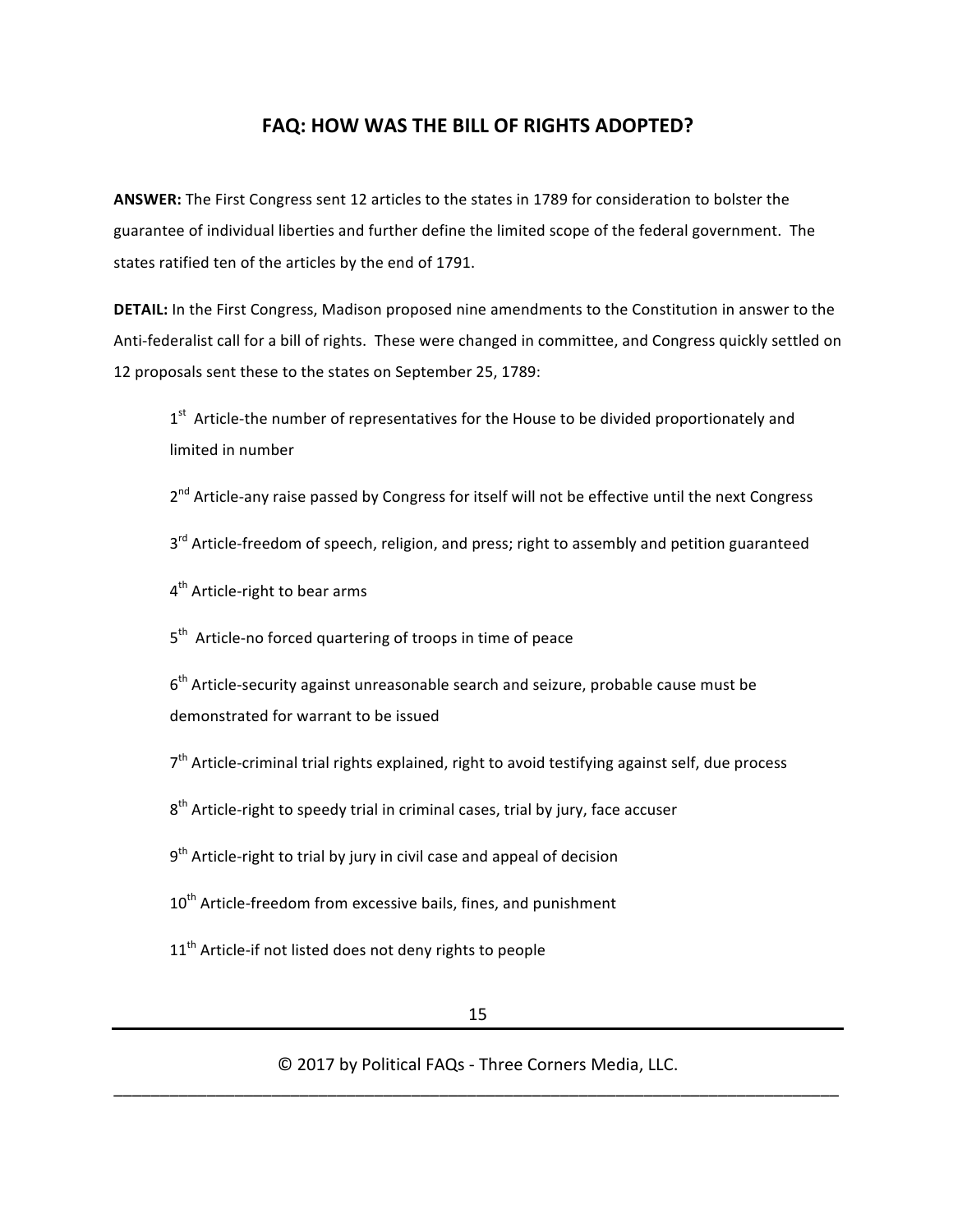$12<sup>th</sup>$  Article-those rights not listed reserved to states or people.

Obviously, Articles 3-12 became the first ten amendments, the Bill of Rights. After receiving the 12 articles in 1789, the states wasted little time. In slightly over two years, December 15, 1791, (rocket speed in political terms), the Bill of Rights had been ratified by 3/4s of the states (see ratification list below). The finalized Bill of Rights guaranteeing certain rights that we know today is as follows:

 $1<sup>st</sup>$  Amendment-freedom of speech, religion, and press; right to assembly and petition guaranteed

 $2<sup>nd</sup>$  Amendment-right to bear arms

 $3<sup>rd</sup>$  Amendment-no forced quartering of troops in time of peace

 $4<sup>th</sup>$  Amendment-security against unreasonable search and seizure, probable cause must be demonstrated for warrant to be issued

 $5<sup>th</sup>$  Amendment-criminal trial rights explained, right to avoid testifying against self, due process

 $6<sup>th</sup>$  Amendment-right to speedy trial in criminal cases, trial by jury, face accuser

 $7<sup>th</sup>$  Amendment-right to trial by jury in civil case and appeal of decision

 $8<sup>th</sup>$  Amendment-freedom from excessive bails, fines, and punishment

 $9<sup>th</sup>$  Amendment-if not listed does not deny rights to people

 $10<sup>th</sup>$  Amendment-those rights not listed reserved to states or people.

The first proposed article has not been adopted as an amendment but has been implemented in various bills that have passed Congress (the House of Representatives is currently holding at 435 divided proportionately on each census every 10 years). In an interesting quirk,  $2^{nd}$  Article became the  $27<sup>th</sup>$ Amendment.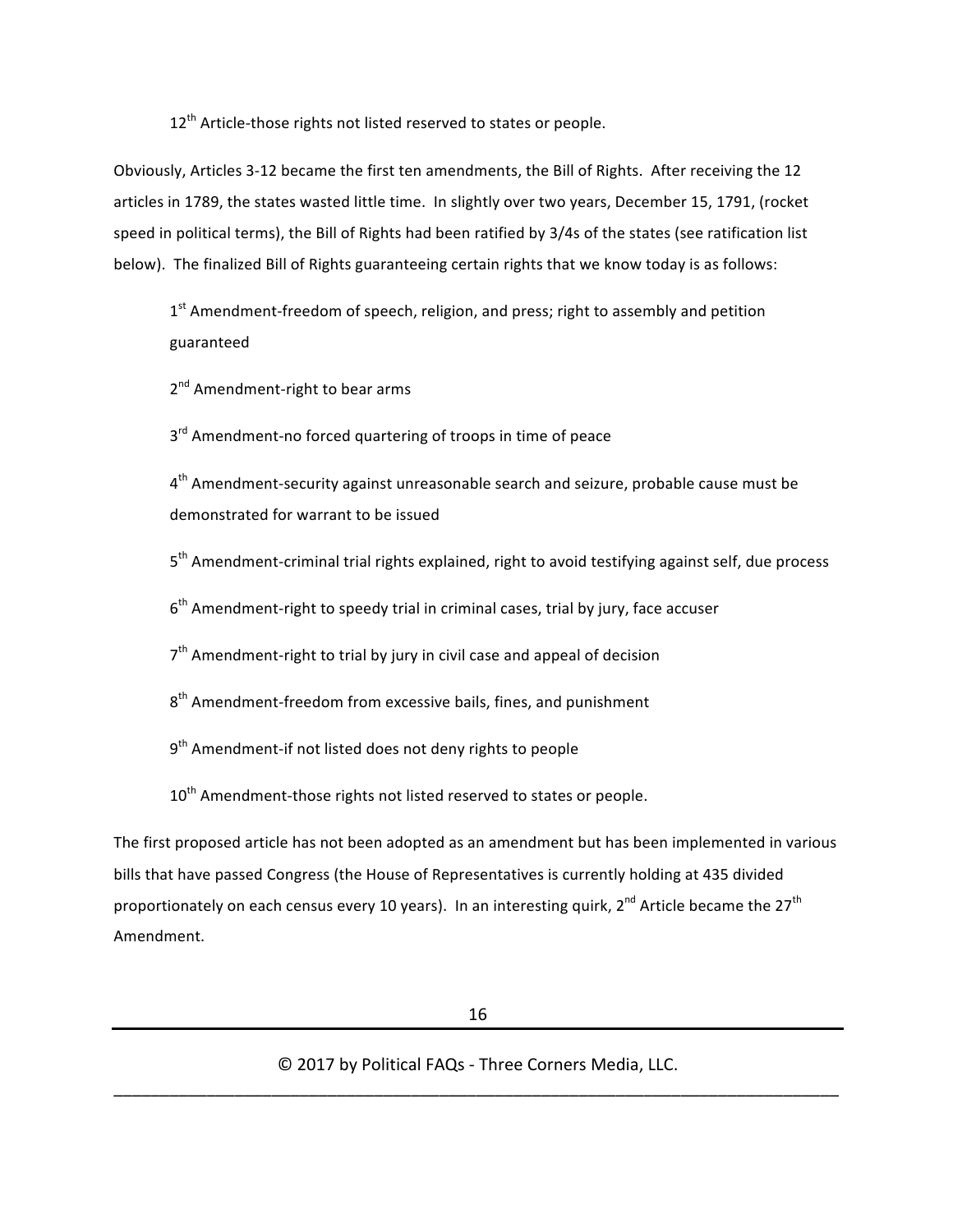Only two more amendments were ratified before the first civil rights movement immediately following the Civil War,  $11<sup>th</sup>$  federal suits cannot be brought from citizens of one state against another state or from foreign citizens, and 12<sup>th</sup> President and Vice-President run on the same ticket. These were the only amendments until the end of the Civil War that brought a flurry of activity.

#### **BILL OF RIGHTS RATIFICATION CHRONOLOGY**

New Jersey 11/20/1789

Maryland 12/19/1789

North Carolina 12/22/1789

South Carolina 1/19/1790

New Hampshire 1/25/1790

Delaware 1/28/1790

New York 2/24/1790

Pennsylvania 3/10/1790

Rhode Island 6/7/1790 (1, 3-12)

Vermont 11/3/1791

Virginia 12/15/1791

#### **ADDITIONAL RESOURCES**

You may view the Bill of Rights at: https://www.archives.gov/founding-docs/bill-of-rights-transcript Bill of Rights Institute: https://www.billofrightsinstitute.org/founding-documents/bill-of-rights/ 27<sup>th</sup> Amendment history: http://ir.lawnet.fordham.edu/cgi/viewcontent.cgi?article=3017&context=flr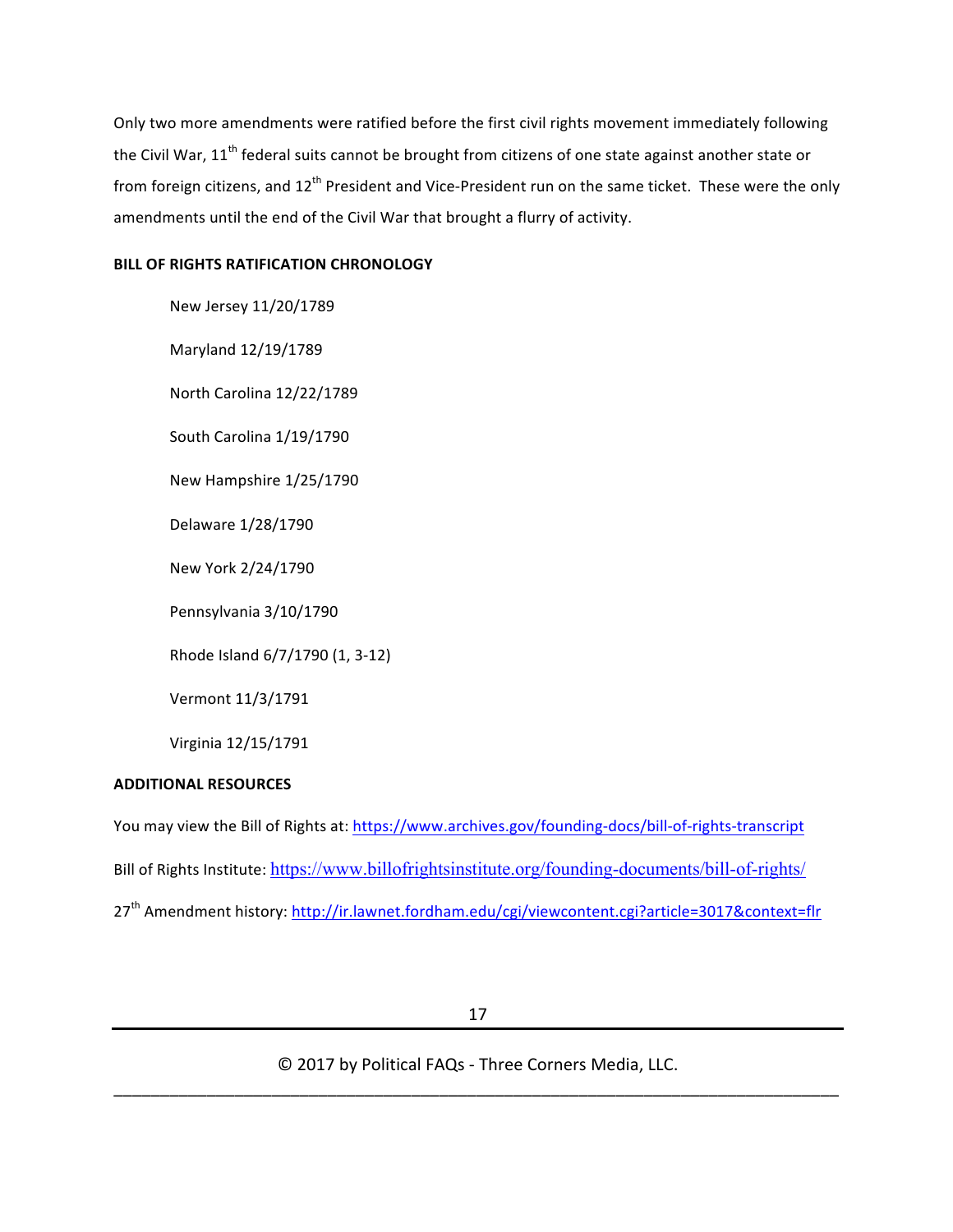#### **FAQ: BEYOND THE BILL OF RIGHTS, WHAT OTHER AMENDMENTS HAVE BEEN ADDED TO THE CONSTITUTION?**

ANSWER: In total, there are 27 Amendments that have been added at various times, for various purposes. Of these, 26 were proposed by Congress and sent to state legislatures for ratification. Only one, the 21<sup>st</sup> (Prohibition), was proposed by Congress and ratified by state conventions. The other two methods, a convention of states to propose amendments and ratified by state legislatures, or a convention of states to propose amendments ratified by state conventions, have never been used (p. 10 above).

**DETAIL:** Although there have been 17 more amendments adopted after the initial 10 of the Bill of Rights, only two more were ratified before the First Civil Rights Era immediately following the Civil War. These were:

- $11<sup>th</sup>$  Federal suits cannot be brought from citizens of one state against another state or from foreign citizens (ratified 1795).
- $12<sup>th</sup>$  President and Vice-President run on the same ticket.

The end of the Civil War brought a flurry of activity. The three amendments from the First Civil Rights Era are:

- $13<sup>th</sup>$  Slavery is prohibited (ratified 1865).
- $14<sup>th</sup>$  Anyone born in U.S. is a citizen; due process and equal protection applies to the states.
- $15<sup>th</sup>$  Right to vote is for all male citizens.

The amendment process would not be picked up again until the Progressive era of the early twentieth century (1900-1918). The amendments provided by Progressives were: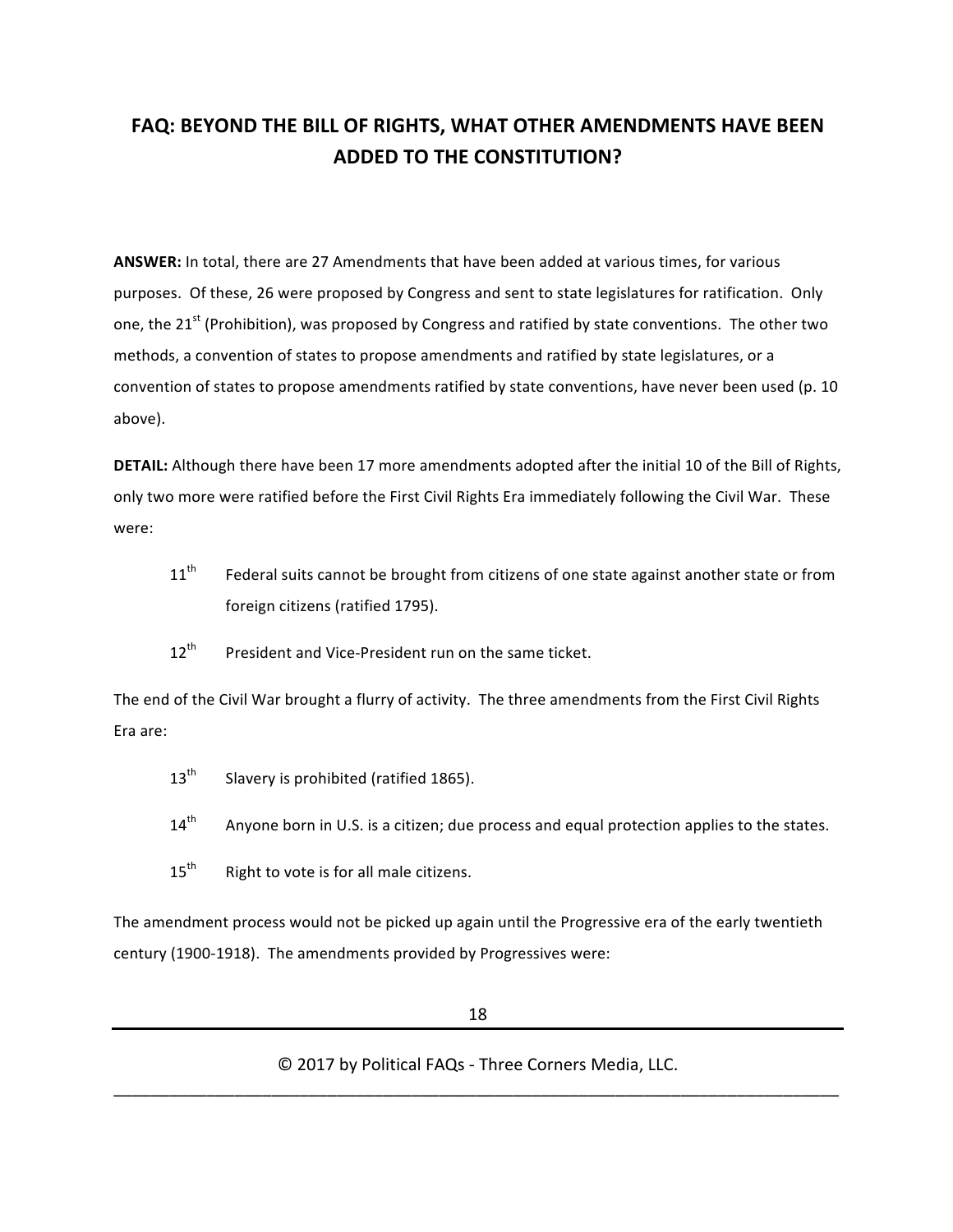- $16<sup>th</sup>$  Income tax.
- $17<sup>th</sup>$  Direct election of senators.
- 18<sup>th</sup> Prohibition.
- $19<sup>th</sup>$  Women have the right to vote.

Again, the amendment process had a lull until the presidency of Franklin Roosevelt.

 $20<sup>th</sup>$  Presidential inauguration will be on January 20; Congress convenes on January 3.

 $21<sup>st</sup>$  Prohibition is repealed.

 $22^{nd}$  A president is limited to two terms, or 10 years total if fulfilling another's term.

After these three, we have had five amendments to address specific issues.

- 23<sup>rd</sup> Washington, D.C. has three electoral votes.
- $24<sup>th</sup>$  Poll taxes are prohibited.
- $25<sup>th</sup>$  Clarifies what constitutes presidential disability and how that can be determined by the cabinet, and also clarifies succession to the presidency in case of vacancy.
- $26<sup>th</sup>$  Voting age will be 18.
- $27<sup>th</sup>$  A setting Congress cannot vote itself a raise, it will apply to next the Congress.

I am certain that you are familiar with at least some of these amendments. Obviously, the definitions here are short and incomplete, but this is a quick reference. Please see below for resources to find fuller, more in-depth explanations of each amendment.

#### **ADDITIONAL RESOURCES**

Cornell Law School lists amendments at, https://www.law.cornell.edu/constitution/overview

19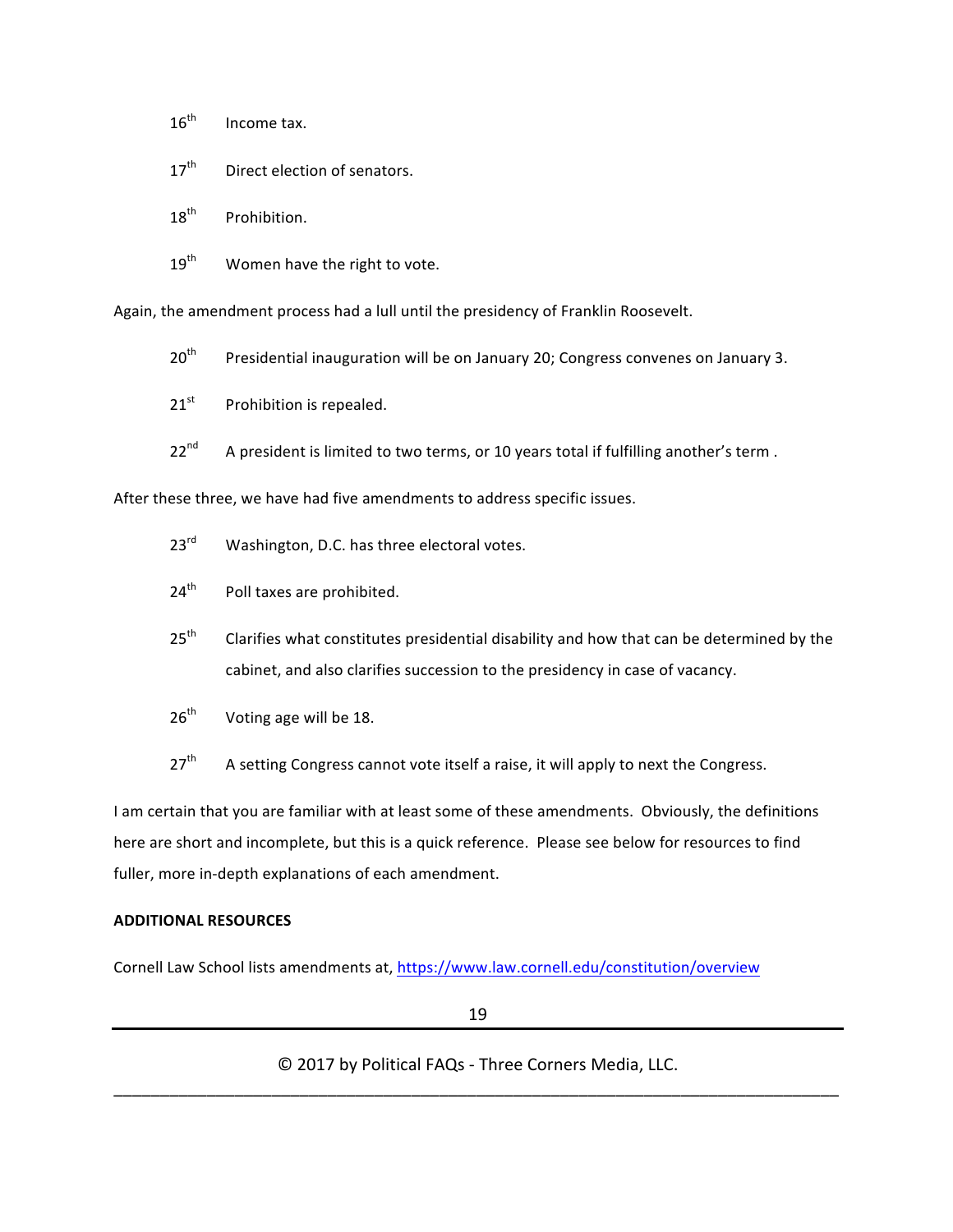#### **FAQ: WHAT IS FEDERALISM?**

**ANSWER:** Federalism has become a term used to identify two sovereign governments exercising authority over the same geographic area. In America, this refers to the United States government (sometimes referred to as the federal government), and the various states.

**DETAIL:** Often the terms of national and federal are used interchangeably, but this is incorrect. Federalism is a political system in which there are concurrent units of government; governments that have specific authority, and the existence of each entity is protected.

The concept of federalism has changed significantly over the years being impacted by events, Supreme Court decisions, Congressional action, and funding policies. As a result, almost every American government textbook will outline three broadly defined eras of federalism: dual (or divided sovereignty) federalism, cooperative (or marble cake) federalism, and new federalism. With these changes, it has become difficult for us today to distinguish between the governmental entities that exercise authority over our lives.

As Americans, we do not have a national government as it operates in Britain or other European countries, or many other regions of the world. To avoid a repetition of tyranny, the Founders purposely designed a federal system to preserve power to the states and keep their new found authority closer to the citizens.

James Madison, the primary author of the Constitution, outlined a federal form of government that placed a system of checks and balances within a separation of powers. This we are taught in every introductory American government class that has ever existed. However, we are often not taught that this system goes beyond the three branches of legislative, executive, and judicial. It also includes the states.

The states would have the most authority under the Constitution and they had mechanisms to overcome unwieldy federal power. This feature would keep nationalists, such as Hamilton, in check. Hamilton should not be perceived of as a negative force, in fact, some nationalism was certainly needed

20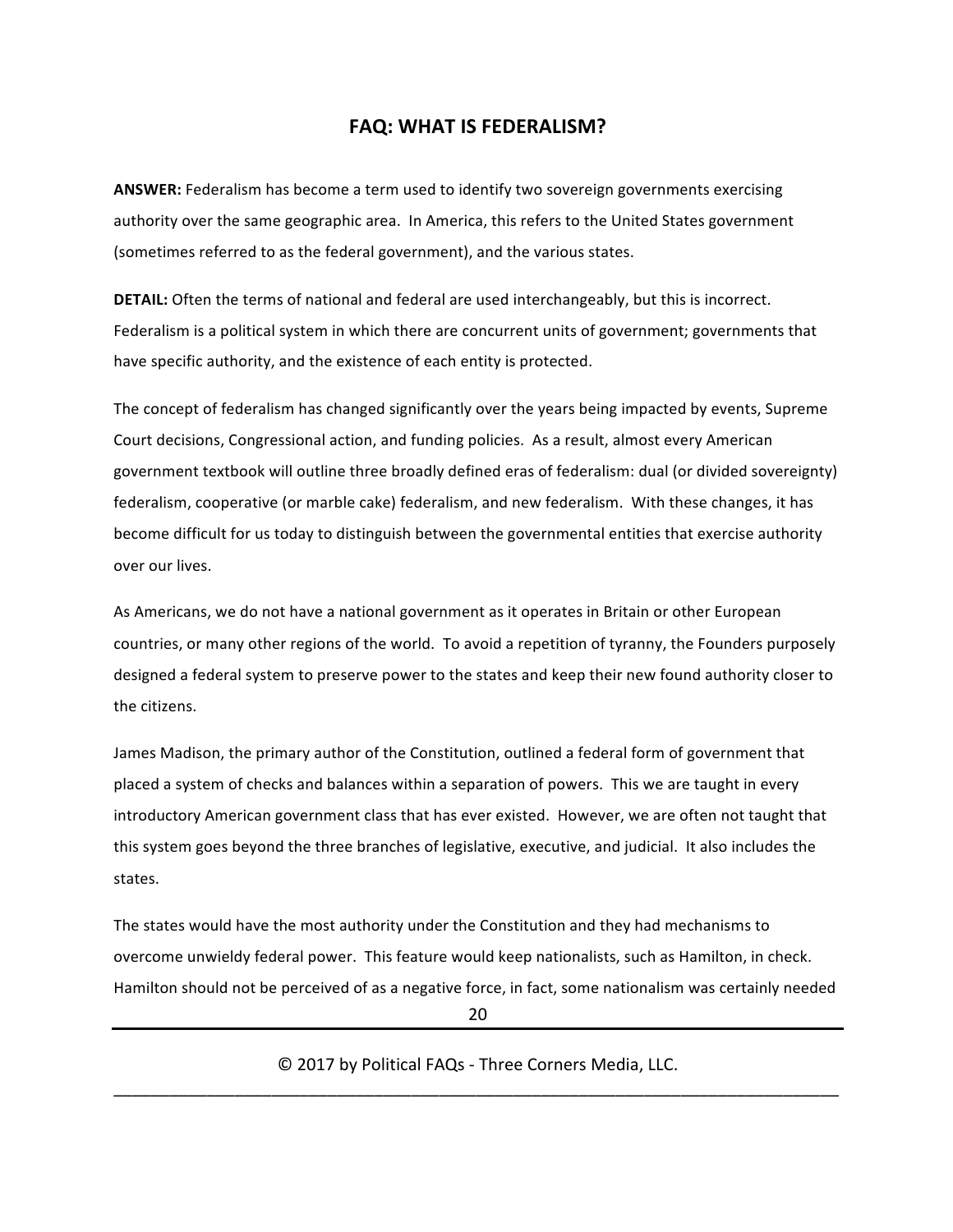to pull the states together, but too much nationalism caused great fear among the Founders for fear that the British experience would be relived and liberty would be lost again. Instead, states would retain significant power and keep government close to the people who would serve as a check on their elected officials in the far away national capitol. In fact, Congress committed this to writing and the states ratified reserved powers to the states in the  $10^{th}$  Amendment.

It is somewhat difficult for us so far removed that historic period of our founding to comprehend how important the states were to the system. Think back to the Civil War: Robert E. Lee, an American, became the military leader of the Confederate forces. Again, hard for us to imagine, an American fighting other Americans! We cannot truly comprehend Lee's mindset because we think differently than the historic general. He fought to defend Virginia, his home. Today, we certainly identify with our state, but mostly we identify ourselves as Americans: America first, so to speak. For Lee, it was Virginia first: he lived out his historic understanding of the Constitution as a collection of states.

In the colonial period, there was no United States. There was New York, Pennsylvania, New Jersey, Massachusetts, etc., but no United States. The colonies had little contact with each other: their loyalties were with the king, and as a result, politics, trade, and other vital elements all ran back to London. It was not until Parliament "leaned" on the colonies for money that they began to find common ground for uniting. Benjamin Franklin's Albany Plan for unity among the colonies failed in the 1750's, but the Stamp Act Congress quickly solidified their actions a decade later. Motivation (albeit negative motivation) stimulated the colonies to unified action.

The debate over the Constitution brought forward the old colonial divisions. Political leaders did not trust giving authority to another entity: Virginians should rule Virginians! This perspective persisted throughout the first half of the  $19^{th}$  Century, and after the Civil War, the South continued to resist Northern influence by flexing their state authority.

The  $10^{th}$  Amendment reserves power to the states, this remained the "right way" of government for many Americans throughout the 19<sup>th</sup> Century. In fact, the states exerted the most influence over daily life. If you had been born on a Missouri farm in 1869, you would have little contact with the federal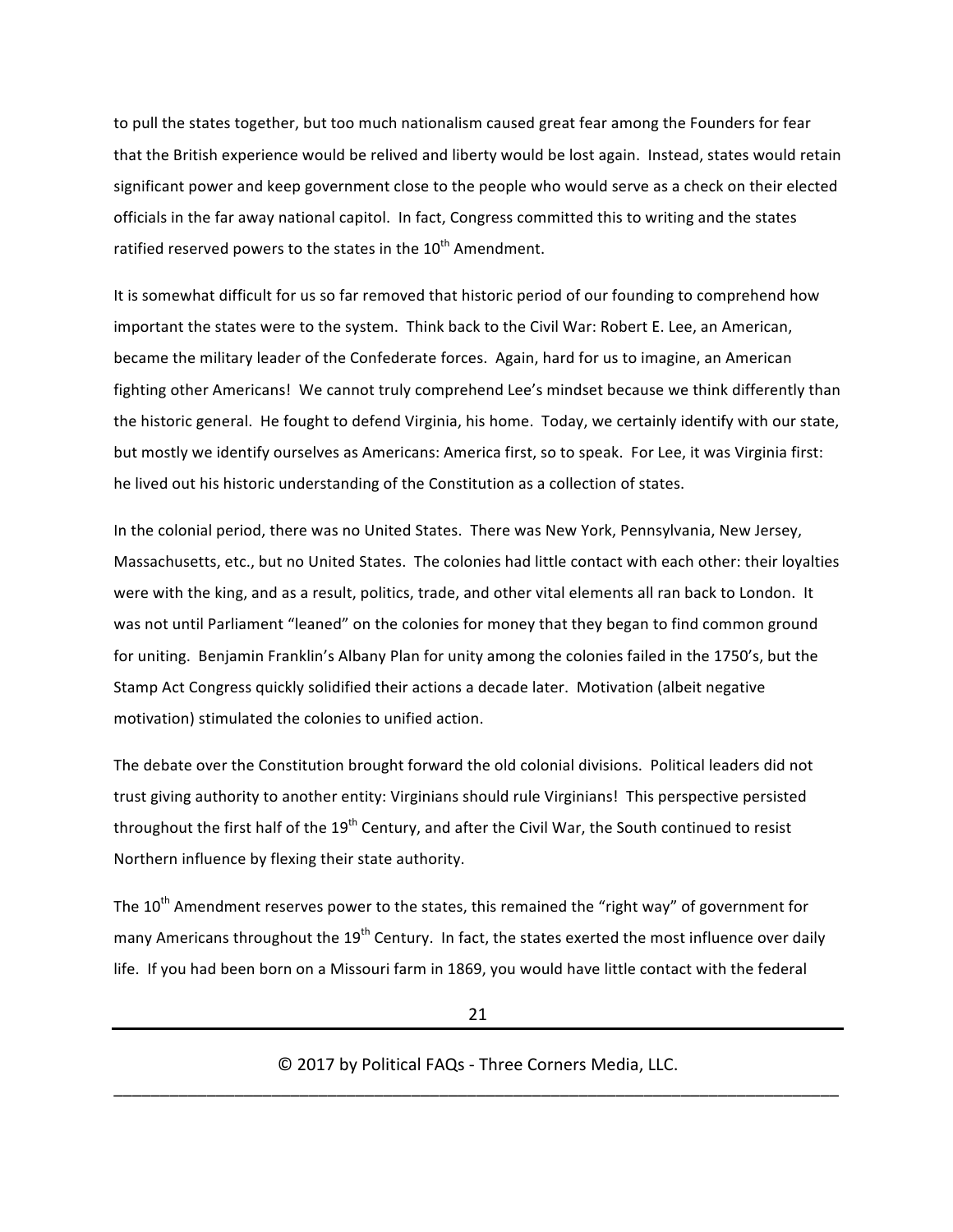government. You had no reason to take a very difficult trip to Washington, D.C. You probably could not have gotten away from the farm work to take the long journey if you had a reason to travel east. Other than the post office, the federal government had very few agency offices in the countryside, so the federal government existed as some distant entity that meant little to your daily life. You probably had two American flags you saw on a frequent basis, one at the school and the other at the post office.

The state, on the other hand, had a physical presence in every county. The county seat could not be more than a day's ride from any part of the county, so the state government was real to the daily lives of citizens. They paid property tax to the county, recorded deeds at the county courthouse, and the state capitol could be reached without traveling across country. So, even after the Civil War, the state predominated in domestic politics.

The railroad began to change all that, however. The federal government began to regulate the rails in the latter part of the nineteenth century based on Congress' authority to regulate interstate commerce solidified by the John Marshall Court in *Gibbons v. Ogden* (1824). Life began to move a little faster as we approached the twentieth century. Income tax came with the  $16^{th}$  Amendment: the federal government was in your pocket! (Not at first as it started with just the very wealthy, but it soon became everybody's bill.) With the advent of the automobile, the federal government started building highways. The "feds" crept into every aspect of life.

The 20th century really expanded the presence of the federal government. During the Progressive Era (1890-1920) the federal government expanded to do such things as inspect our meat and other food as well as drugs under its enumerated (listed in the Constitution) power for Congress to regulate interstate commerce. The Feds began to enforce its laws, so two governments, federal and state, placed two constraints on your activity. The regular police powers of the state (health, safety, and welfare) and an assorted bag of federal rules, regulations, and programs all influenced daily life. Then Congress established a central bank known as the Federal Reserve (1911) and began to collect money directly from citizens (16<sup>th</sup> Amendment, ratified 1913). However, this proved to be just a warm-up as the Great Depression exploded the presence and activity of the federal government.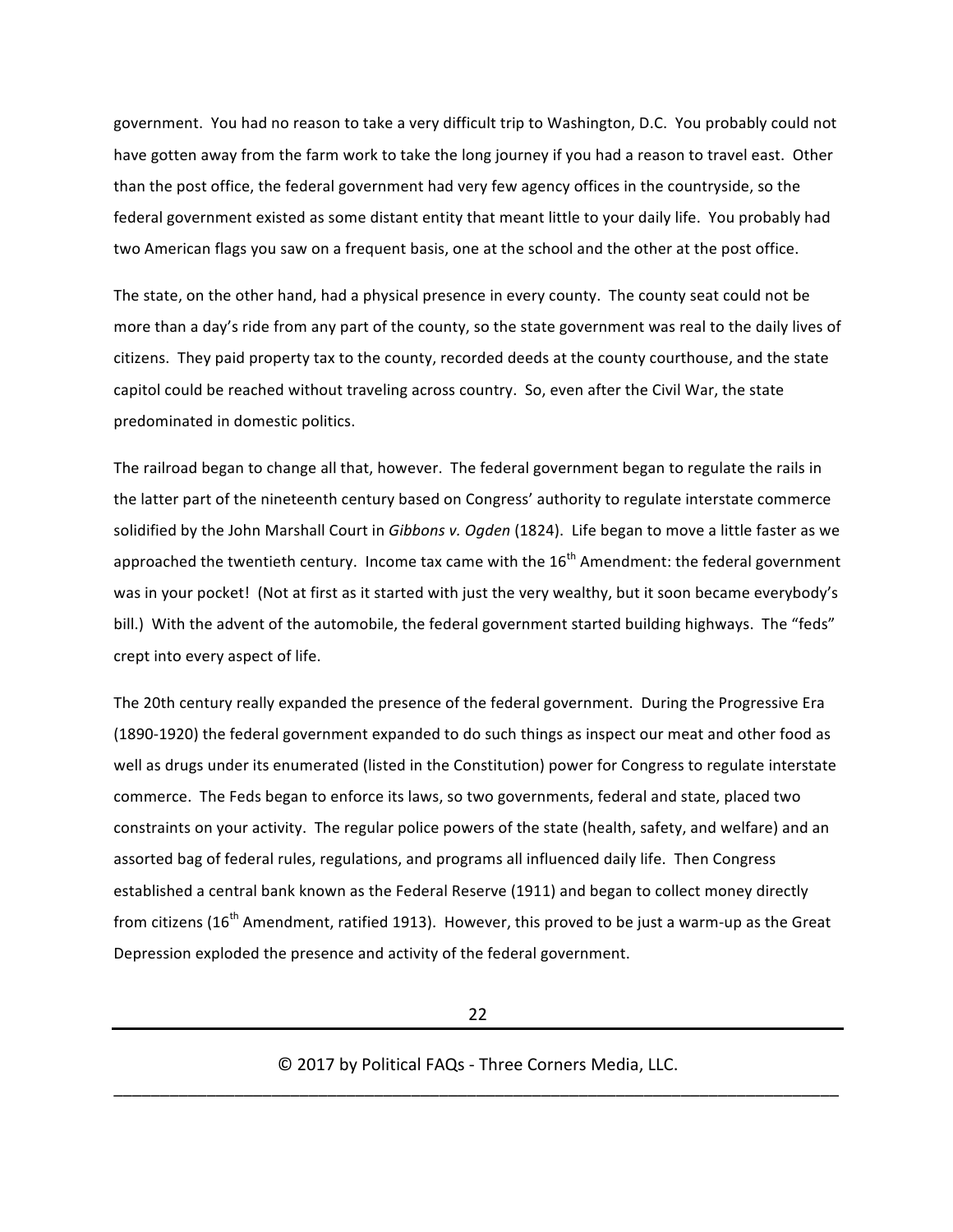In the 1930s, the Franklin Roosevelt's New Deal placed money in the pockets of ordinary citizens: the Civilian Conservation Corps hired young men to plant trees, the original Agricultural Adjustment Act paid farmers money not to farm (until the Supreme Court forced a change and they began receiving payments for conservation methods), and the Works Progress Administration provided money for public projects. The federal government was everywhere.

The concept of federalism underwent even more dramatic change with the election of Lyndon Johnson in 1964. With a majority in both chambers of Congress as well as the presidency, the LBJ administration launched on a path of reform to remake American governmental relations, and they succeeded. This phase of federalism began to utilize categorical grants resulting in the federal government by-passing the states and going directly to local entities. These categorical grants used to alter the nature of federalism were mostly formula grants: a type of grant given to states or municipalities based on meeting certain criteria, such as reaching a certain level of unemployment and then receiving funds for retraining workers. These categorical grants were also used in other areas such as housing and health care. Where Medicaid required all over 65 years of age to join, Medicaid became a cooperative program between the federal government and the states. The level of poverty determines the participation level for Medicaid, and the under the basic statute, the Feds and the states would split the cost of the program 50/50. There are several other arrangements under today's Medicaid agreements. So, from worker retraining to housing, to health care, and other areas as well, the federal government expanded greatly in LBJ's effort to eliminate poverty in the U.S., the Great Society. However, his expansion of federal authority began a reaction that brought about the third broad era of federalism, New Federalism.

In the 1970s, New Federalism, sometimes called competitive federalism began to develop under Richard Nixon and would be expanded significantly by Ronald Reagan. Nixon began revenue sharing and returned some tax money to states and municipalities. The Nixon administration favored block grants over categorical grants (block grants are distributed for general purposes: the recipient has a greater amount of discretion in use: mental health, mass transit, etc.; e.g., a county may use funds to purchase buses rather than build a light-rail system; the accomplishment of a broad goal is more important than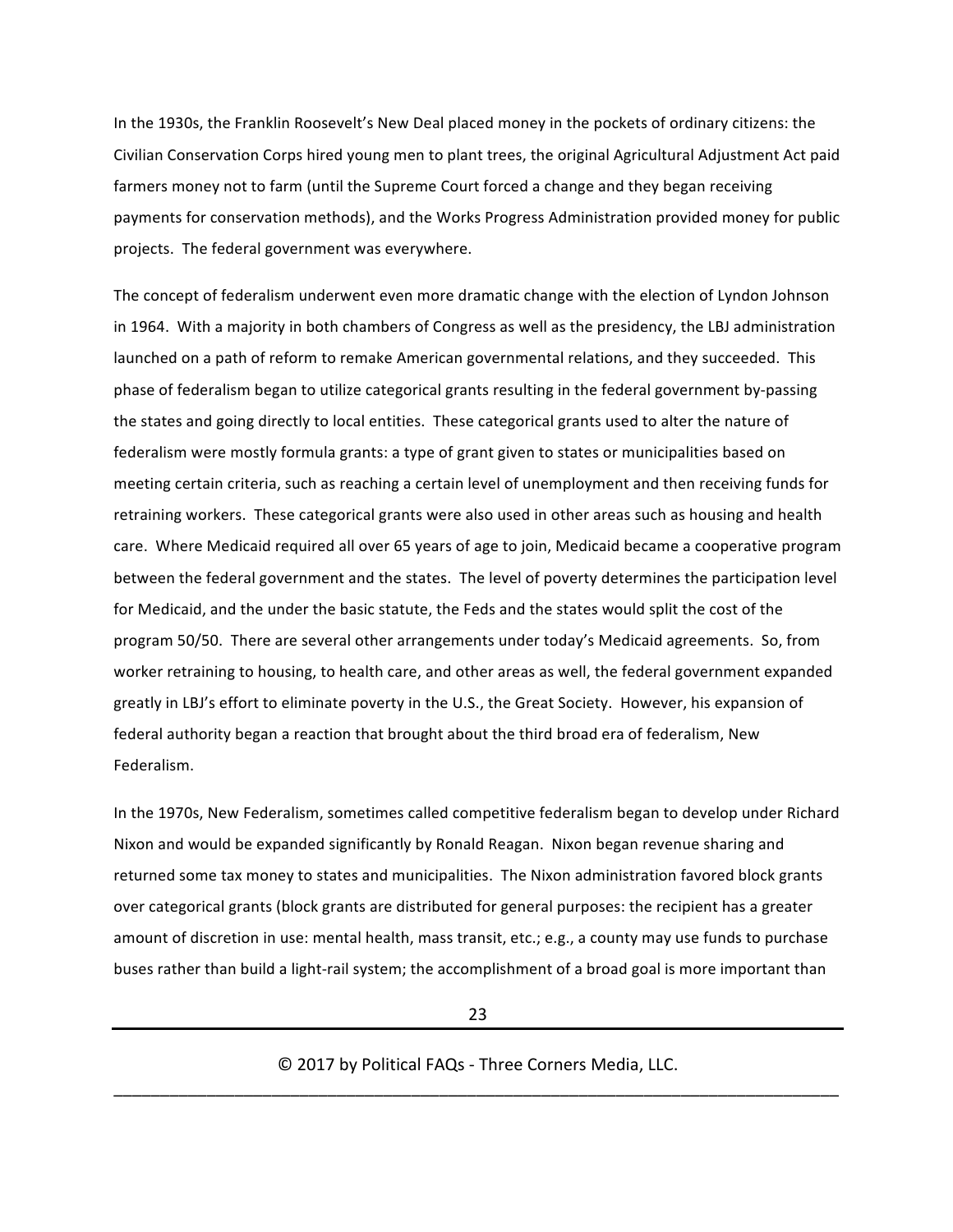the means of achieving the end). Reagan returned certain programs to states (such as welfare programs) and cut federal aid. This increase in unfunded mandates put states on the hunt to find new revenues resulting in legalized gambling becoming popular within state statutes. The Brady Bill that required local sheriff departments to run background checks with handgun purchases is a good case study of this tension *Printz v. U.S.* (1997). The Republican Contract with America (1994) intensified the devolution of federalism by giving more policy discretion to the states; welfare reform would be an example of this process. However, the tension inherent in the Constitution took another turn the following decade.

The election of Barack Obama in 2008 brought another expansion of federal authority with health care reform. Perhaps no policy more illustrates the Washington-dominant mindset than the Patient Protection and Affordable Care Act of 2009, otherwise known as Obamacare. Again, with supermajorities in both chambers of Congress and the presidency, the longtime dream of liberals came to fruition from a coup d'etat of sorts, arm twisting, and a divided electorate. The Court preserved a role for the states in Obamacare by shielding them from coercive measures, but preserved the program with a 5-4 decision in *National Federation of Independent Business v. Sebelius* (2012) when the Chief Justice John Roberts flipped on a technicality considering the penalty for not having insurance to be a tax rather than a penalty (Congress has the power to tax, but not to penalize for failure to purchase insurance, but the Obama administration argued it both ways resulting in the chief justice having his choice of arguments), so the overwhelming majority of the policy became law (the Roberts decision did prevent Congress from requiring states to adopt their version of Medicaid expansion).

Time has proven the tension of federalism, and time has favored the federal government with federal judges finding in favor of federal authority, the federal government offering money to states and municipalities, and the use of defense and elastic clause to the general favor of Congressional authority. The federal government can slightly out raise all the state combined in its revenue production, and as a result, federal expansion has been tangible. However, the money or resources tend to arrive with strings, and it provides the Feds with continually expansive influence. Congress could not force states set a 55 MPH speed limit or require a drinking age of 21, but it could withhold federal funds for road

24